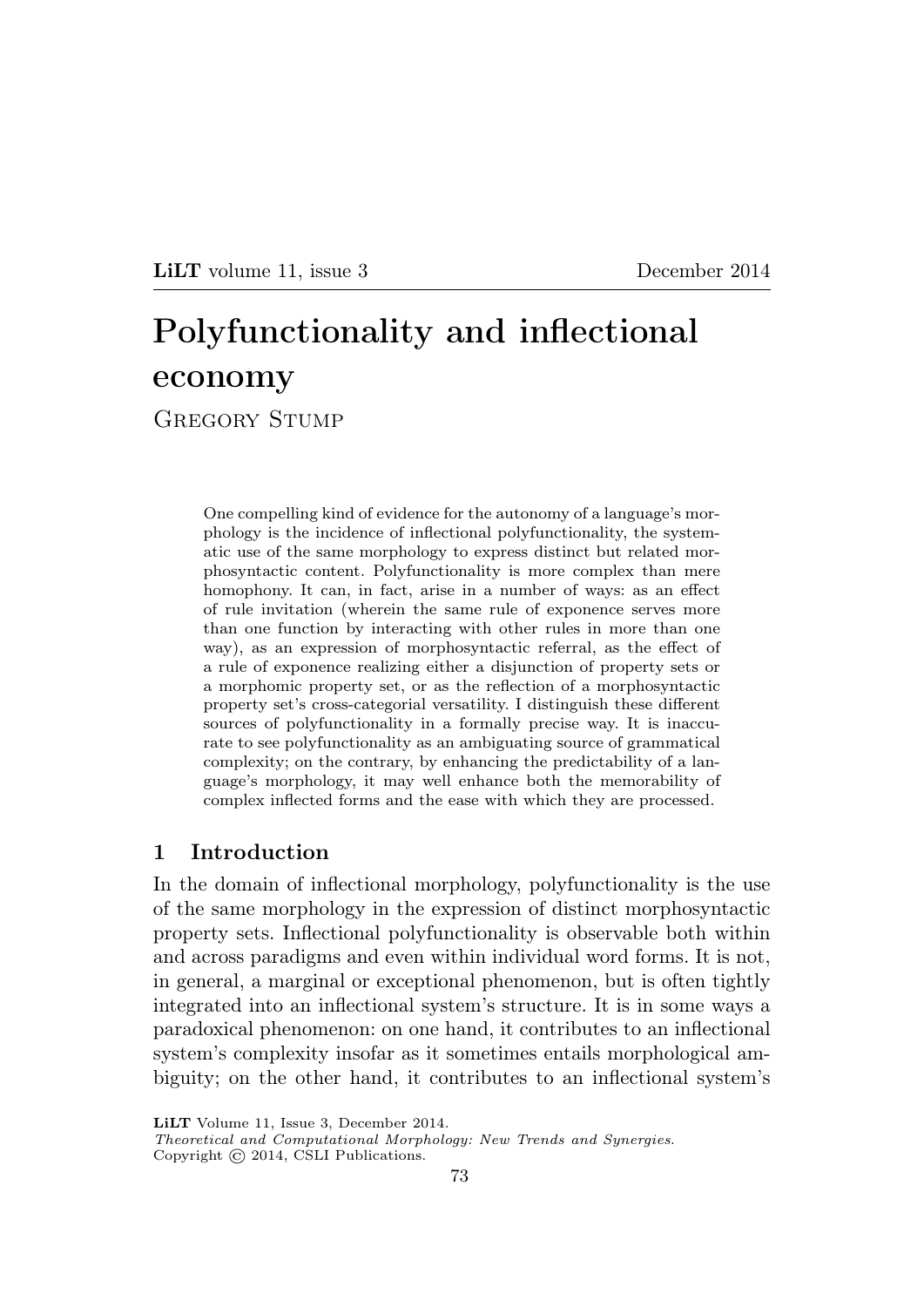economy insofar as it allows a small number of exponents to express a large number of morphosyntactic distinctions, and in some circumstances heightens the predictability of unencountered word forms as well as the frequency of particular word forms or formatives (hence, presumably, their memorability or ease of processing).<sup>1</sup>

Inflectional polyfunctionality may arise from simple homophony: in such instances, two or more distinct inflectional exponents happen to be phonologically identical while differing in their morphosyntactic content. For example, the suffix -s might be seen as exhibiting this trivial kind of polyfunctionality in the English sentence John like-s pear-s: the first instance of this suffix identifies the third-person singular present indicative form of the verb like, while the second instance identifies the plural form of the noun *pear*. In an inferential-realizational<sup>2</sup> theory of morphology, this sort of polyfunctionality may be seen as the effect of two or more rules of exponence that introduce the same morphology for the expression of different content, as in Figure 1.

Thus, suppose (a) that rules of exponence have the format in (1), where X is a metalinguistic variable over stems, C is a category of stems,  $\tau$  is a morphosyntactic property set, and f is a morphological operation; (b) that a rule in this format is applicable to the pairing  $\langle Z, \sigma \rangle$  of a stem Z with a morphosyntactic property set  $\sigma$  if and only if Z belongs to C and  $\tau$  is a subset of  $\sigma$ ; and (c) that the result of applying a rule in this format to  $\langle Z, \sigma \rangle$  is the pairing  $\langle f(Z), \sigma \rangle$ . In that case, the

I employ the following abbreviations:

| $ab = ab$ ability case                                                                    | $obj = object$           | $REL = relativized argument$  |
|-------------------------------------------------------------------------------------------|--------------------------|-------------------------------|
| $dat = dative case$                                                                       | $pers = personal gender$ | $sbi = subject$               |
| $fut = future tense$                                                                      | $pl = plural$            | $s_{BJ} =$ subject inflection |
| $\text{gnl} = \text{general}$ tense                                                       | $prs = present$ tense    | $s$ bj $v =$ subjunctive mood |
| $_{\text{IFD}} =$ Identity Function Default                                               | $psm = possessum$        | $sg = singular$               |
| $ind = indicateive$ mood                                                                  | $psr =$ possessor        |                               |
| $neg = negative$ polarity                                                                 | $pst = past$ tense       |                               |
| $2\Lambda$ p information theory of inflastional mamphology is one that represents the re- |                          |                               |

<sup>2</sup>An inferential theory of inflectional morphology is one that represents the relation between morphosyntactic property sets and their inflectional exponents as rules by which fully inflected word forms are inferrable from their stems; inferential theories therefore differ from lexical ( $\neq$  lexicalist!) theories, in which relations between morphosyntactic property sets and their exponents are stated in the lexicon. A realizational theory of inflectional morphology is one that treats a word's association with a particular morphosyntactic property set as a precondition for its inflectional realization; realizational theories therefore differ from incremental theories, in which a word acquires its morphosyntactic properties as a concomitant of acquiring its inflectional markings. See Stump (2001) for arguments for preferring inferential-realizational theories of inflectional morphology.

<sup>&</sup>lt;sup>1</sup>In writing this paper, I have benefited from discussions with Olivier Bonami and Berthold Crysmann; I also received very helpful suggestions from two anonymous referees.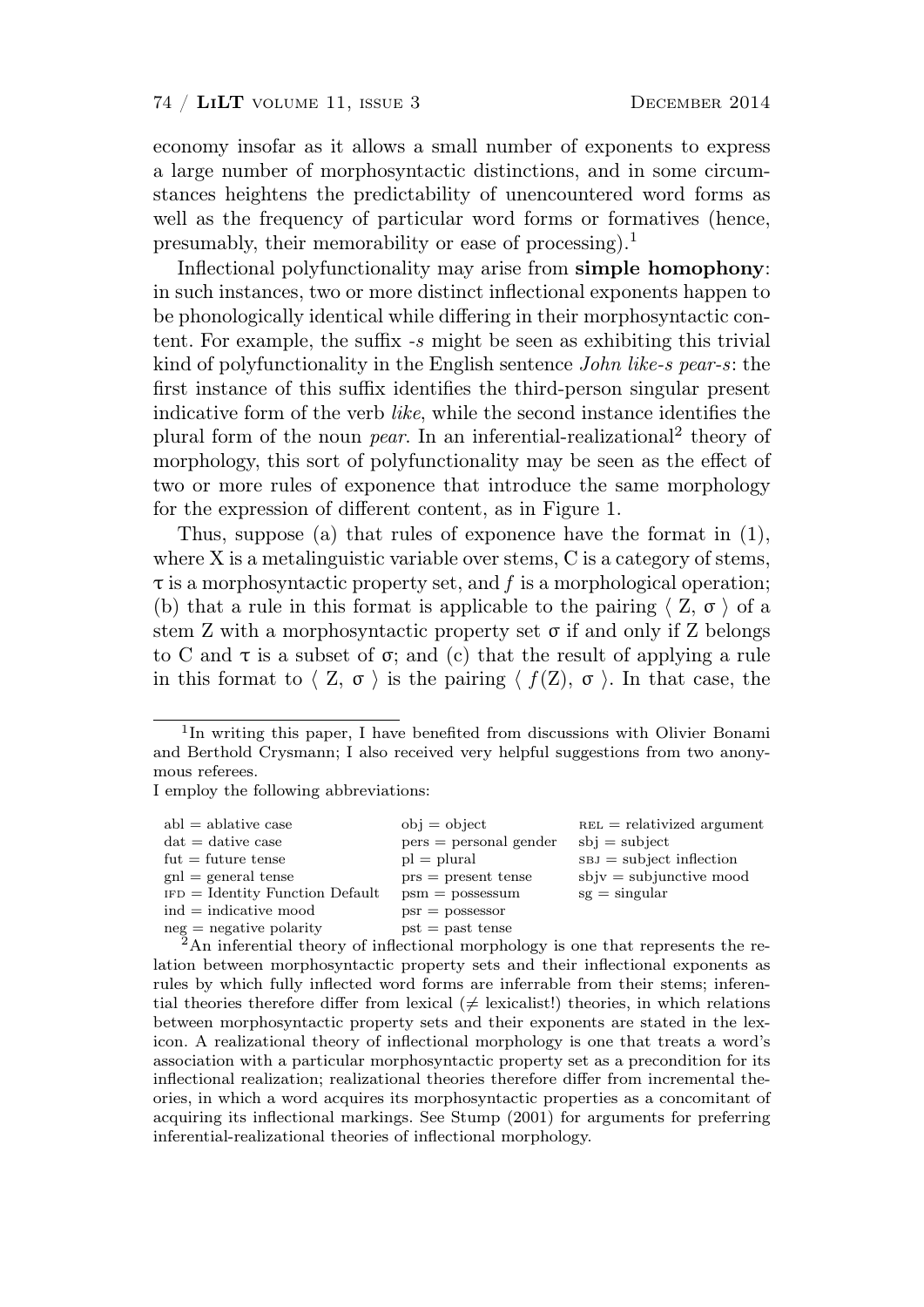

FIGURE 1 Inflectional polyfunctionality arising from simple homophony

rivial polyfunctionality of English e might be attributed to the pair *folyofunctionality* of English -s might be attributed to the pair of rules in  $(2)$ .

- $(1)$  **D**, 1 **c**<sup> $f(\mathbf{Y})$ </sup> (1) Rule of exponence: X, C,  $\tau \to f(X)$
- (2) Two rules of exponence in English
- (a) X, Noun,  $\{pl\} \rightarrow Xs$ 
	- (b) X, Verb,  $\{3 \text{ sg prs ind}\} \rightarrow \text{Xs}$

σε διάδει της σε διάδει της σε διάδει της σε διάδει της σε διάδει της σε διάδει της σε διάδει της σε διάδει της<br>Γεγονότα simply be seen as involving simple homophony of the sort exemplified  $\mu$ ,  $\sigma$ in (2). The response that I propose here is: definitely not. In a carefully ǡǡ articulated theory of inflection, polyfunctionality may arise in several retro and in many instances involves expanding that are not movely ways, and in many instances involves exponents that are not merely ǡǡ alike in form, but are in fact introduced by the very same rule of exponence. Three kinds of evidence lead to this conclusion. First, there  $\frac{1}{1}$   $\frac{1}{1}$   $\frac{1}{1}$   $\frac{1}{1}$   $\frac{1}{1}$   $\frac{1}{1}$   $\frac{1}{1}$   $\frac{1}{1}$   $\frac{1}{1}$   $\frac{1}{1}$   $\frac{1}{1}$   $\frac{1}{1}$   $\frac{1}{1}$   $\frac{1}{1}$   $\frac{1}{1}$   $\frac{1}{1}$   $\frac{1}{1}$   $\frac{1}{1}$   $\frac{1}{1}$   $\frac{1}{1}$   $\frac{1}{1}$   $\frac{1}{1}$  are phonologically identical inflectional exponents that, despite differing in their content, are not merely alike in form, but participate in <u>some</u> ideographic allomorphy treating these as distinct me the same idiosyncratic allomorphy; treating these as distinct morphological markings fails to account for their shared morpho(phono)logical idiosyncrasy. Second, there are phonologically identical inflectional exponents that, despite their different content, nevertheless share a part f their content, treating these equipment more of their content; treating these as distinct morphological markings fails to account for their overlap in content. And third, there are phonologically identical exponents that, though differing in content, nevertheless ǯ conform to a larger, systematic pattern of identity observable over a range of exponents; treating these as distinct markings that happen to coincide in form fails to account for this larger pattern.  $\frac{1}{\sqrt{2}}$ The question naturally arises whether ALL polyfunctionality should

Given any polyfunctional exponent p, it is important to ask: where are p's contrasting functions found? Fundamentally, there are three possibilities:

. First, p's contrasting functions may be associated with different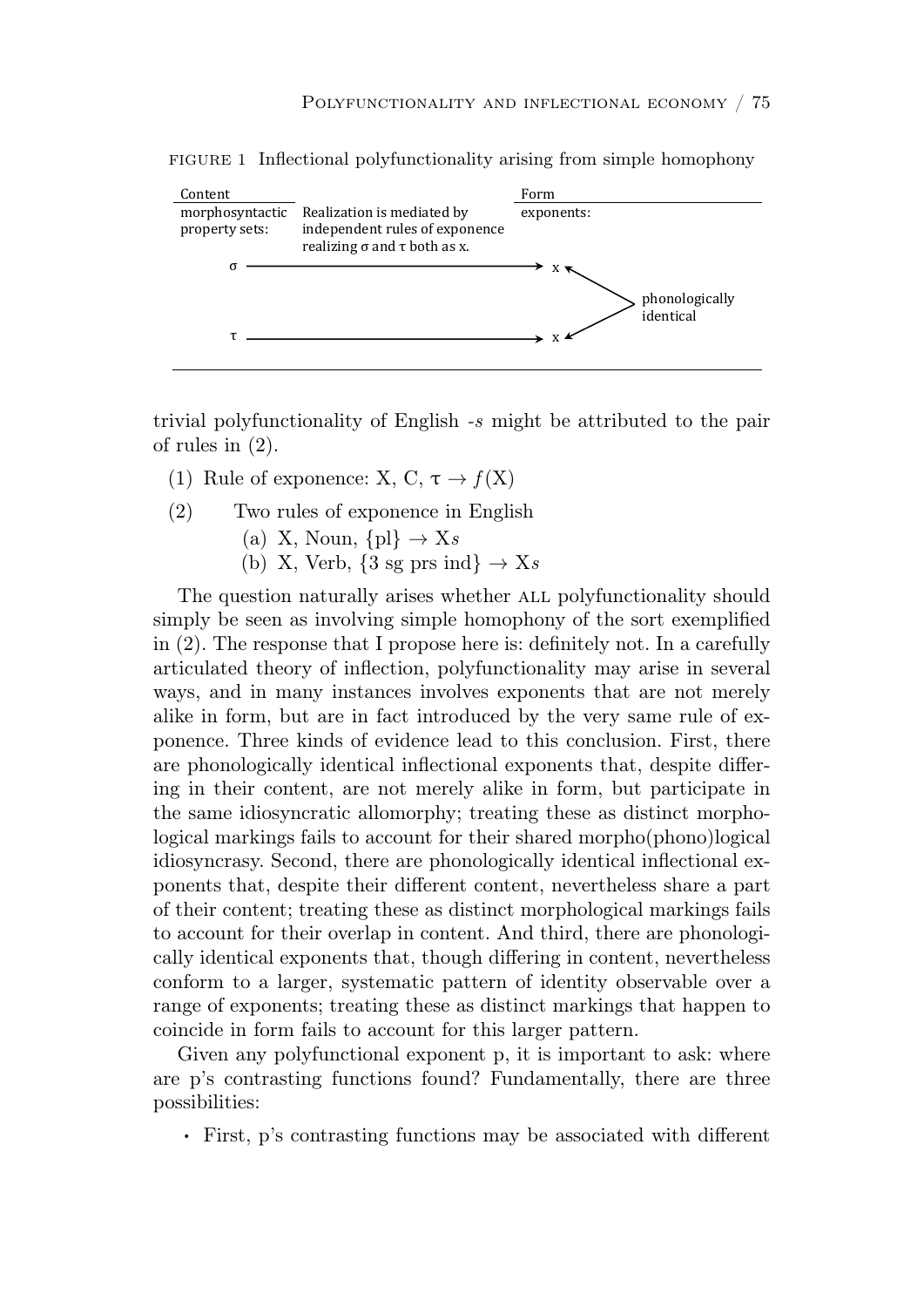layers of words' inflectional morphology. For example, the same affix may express distinct but related functions in more than one affix position. In inferential-realizational theories of inflection, it is customary to model each layer in a word's inflectional marking by means of a dedicated block of realization rules. Thus, this first type of polyfunctionality might be formalized as a single rule of exponence serving distinct but related functions in more than one rule block. I shall refer to such instances as involving polyfunctionality across blocks.

- . Second, p's contrasting functions may be associated with different word forms realizing a given lexeme. This variety of polyfunctionality might be modeled as a rule of exponence serving distinct but related functions in the realization of distinct cells in a lexeme's paradigm. I shall therefore refer to these as instances of polyfunctionality across cells.
- . Finally, p's contrasting functions may be associated with word forms realizing cells in the paradigms of lexemes belonging to distinct categories, including syntactic categories but also subcategories of individual syntactic categories. I shall refer to such instances as involving polyfunctionality across categories.

I consider cases of each of these sorts, for each of which I propose a different theoretical interpretation. In none of these cases should polyfunctionality be equated with mere homophony, but must instead be seen as an intrinsic property of particular rules of exponence. In §2, I argue that instances of polyfunctionality across blocks involve a phenomenon of rule invitation wherein rules of referral realizing distinct but related content refer the realization of that content to the same rule of exponence in different rule blocks.

In §3, I argue that instances of polyfunctionality across cells involve two distinct phenomena. One class of cases involves referral: in these cases, the exponence of one or more property sets in an inflectional paradigm patterns after that of some other property set by means of a rule of referral (§3.1). The complementary class of cases involves shared exponence: in these cases, two or more property sets have the same exponence, but there is no basis for regarding one of the property sets as providing this exponence as a model for that of the other sets; instead, a single rule of exponence causes two or more contrasting property sets to have the same exponence (§3.2). Polyfunctionality across cells, whether it involves referral or shared exponence, may involve out-and-out syncretism among the cells involved, but it need not do so; it may simply involve a single similar layer of morphology in the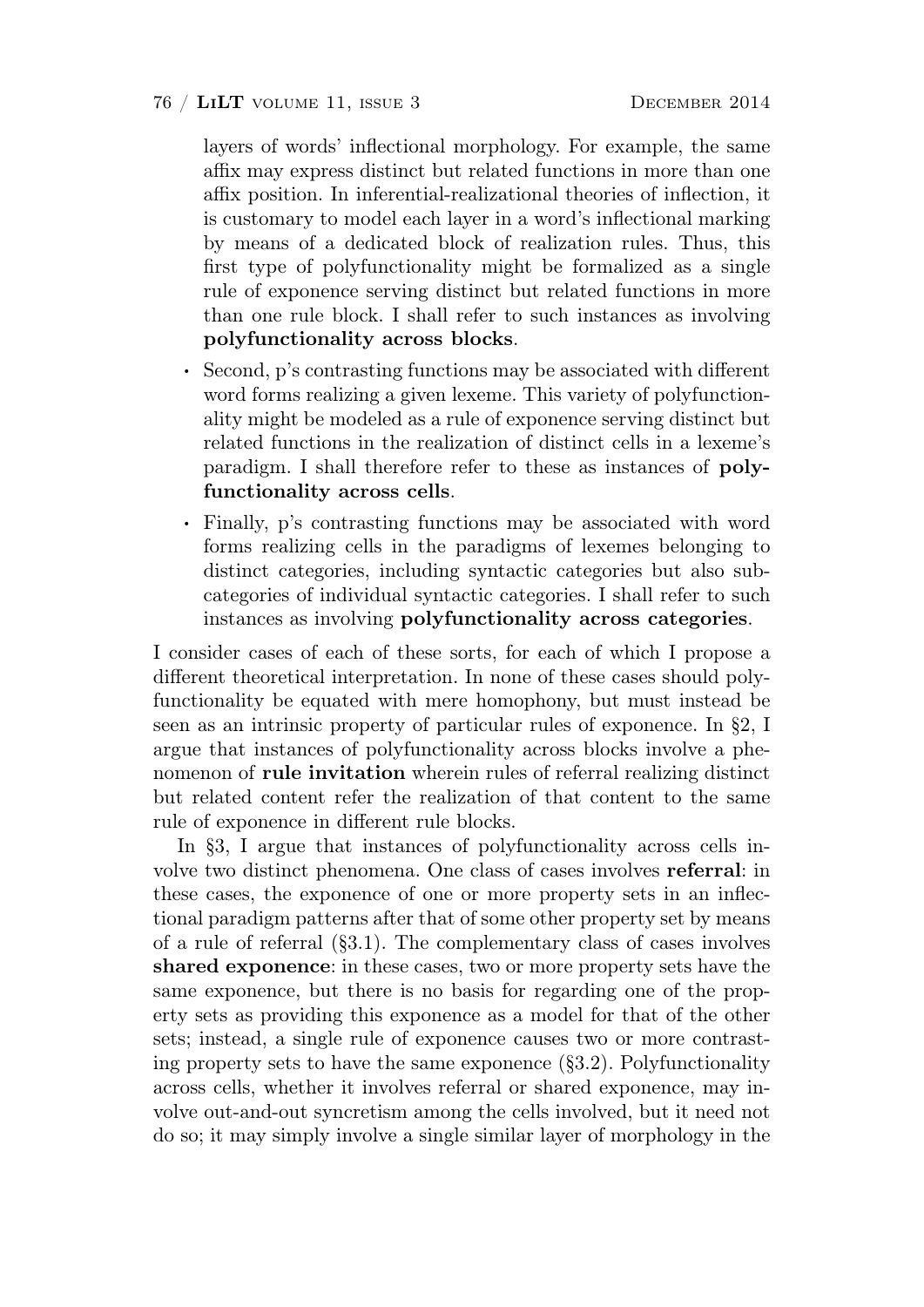cells' inflectional realizations.

In §4, I argue that polyfunctionality across categories may arise as an effect of the cross-categorial recurrence of certain morphosyntactic properties. Cross-categorial recurrence is the incidence of one or more of the same properties in the morphosyntactic property sets associated with lexemes belonging to different categories. For example, a noun specified for a first-person singular possessor may share one or more of its inflectional exponents with a verb specified for a first-person singular subject; in that case, the exponents involved are polyfunctional.

In order to articulate this multifaceted conception of polyfunctionality in a precise way, I adopt certain theoretical assumptions from Stump (2001). First, I assume that a lexeme L's inflectional paradigm is a set of cells, where each cell is the pairing  $\langle Z, \sigma \rangle$  of L's root Z with a morphosyntactic property set  $\sigma$  for which Z is inflectable; the **realization** of a given cell  $\langle Z, \sigma \rangle$  is the pairing  $\langle w, \sigma \rangle$  of the corresponding fully inflected word form w with  $\sigma$ . In a given language  $\ell$ , the function from cells to their realizations is  $\ell$ 's **paradigm function**. On this view, the definition of a language's inflectional morphology is equated with the definition of its paradigm function PF. This definition consists of a number of clauses, each pertaining to the realization of a different class of cells. In cases in which the paradigm of a lexeme L contains a cell  $\langle Z, \sigma \rangle$  whose realization is wholly irregular, the value of PF( $\langle Z, \sigma \rangle$ ) (= the realization of  $\langle Z, \sigma \rangle$ ) is simply listed in L's lexical entry; otherwise, the value of  $PF(\langle Z, \sigma \rangle)$  is defined in terms of more specific **realization rules**. These are of two types.

Rules of exponence are as in (1). Rules of referral have the format in (3), where C is a category of stems,  $\tau$  is a morphosyntactic property set, A is a rule block and  $f$  is a function in the set of morphosyntactic property sets. A rule in this format is applicable to the pairing  $\langle Z, \sigma \rangle$  of a stem Z with a morphosyntactic property set  $\sigma$  if and only if Z belongs to C and  $\tau$  is a subset of  $\sigma$ . The result of applying a rule in this format to  $\langle Z, \sigma \rangle$  is  $\langle Z', \sigma \rangle$ , where  $\langle Z', f(\sigma) \rangle$  is the result of applying the most narrowly defined rule in Block A that is applicable to  $\langle Z, f(\sigma) \rangle$ . (Below, I use the notation [ n :  $\langle Z, \sigma \rangle$  ] to represent the result of applying the most narrowly defined rule in Block n that is applicable to  $\langle Z, \sigma \rangle$ .) An illustrative example of a rule of referral is (4a), which specifies that an imperative verb form is inflected just as the corresponding present indicative verb form is inflected in Block i. Rule (4a) applies (for example) to the cell specified in (4b), and on the assumption that (4c) is the narrowest rule in Block i that is applicable to  $\langle$  m $\tilde{q}$ z/,  $\{2 \text{ pl} \}$  present indicative}), the result of applying (4a) to (4b) is (4d).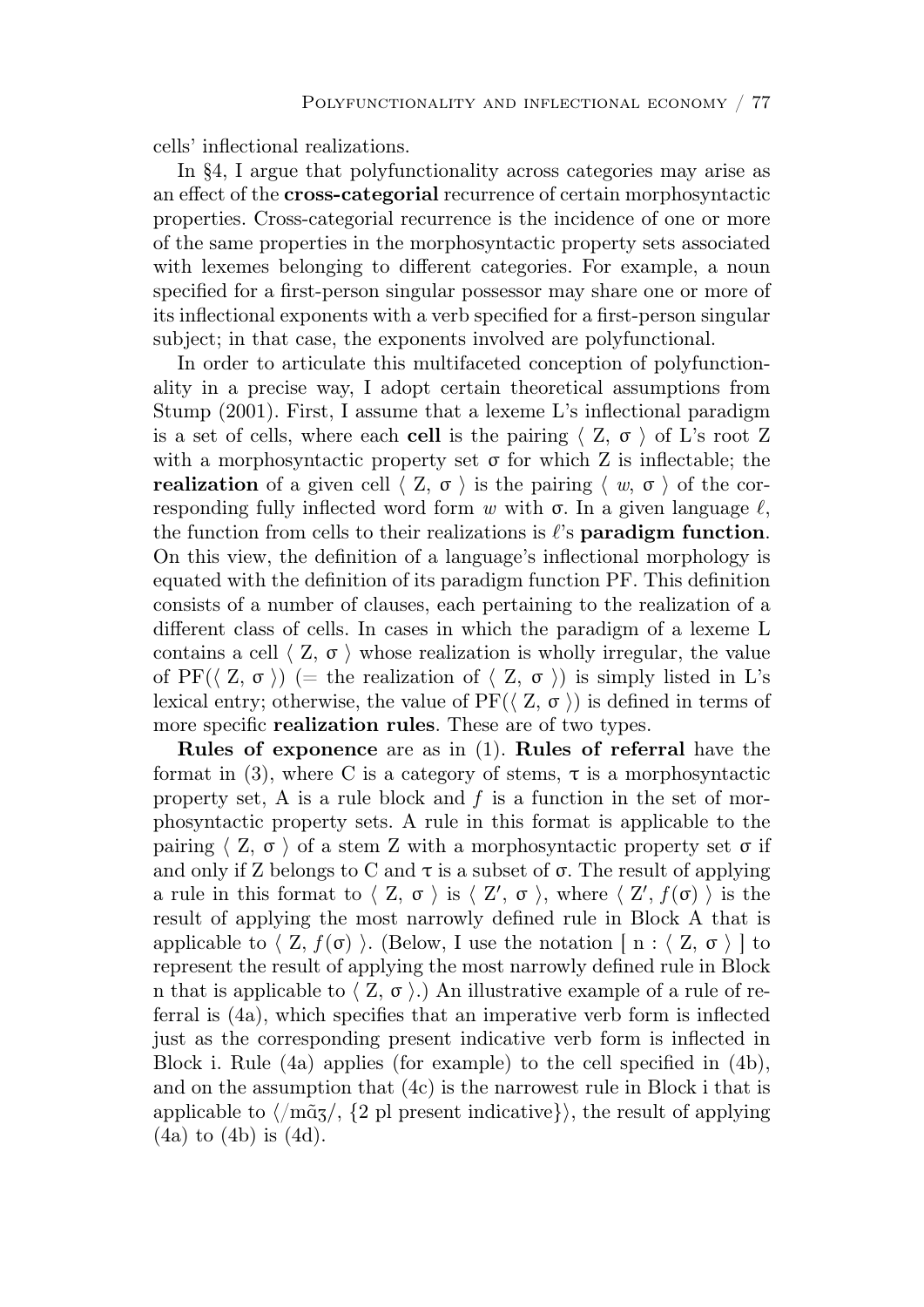- (3) Rule of referral: C,  $\sigma \rightarrow A$ , f
- (4) a. Verb, imperative  $\rightarrow$  i,  $f : \sigma \rightarrow [\sigma \setminus {\text{imperative}}] \cup {\text{prs ind}}$ 
	- b.  $\langle \langle m\tilde{q}z \rangle$ ,  $\{2 \text{ pl imperative}\}\rangle$
- c.  $/X/$ , Verb,  $\{2 \text{ pl}\}\rightarrow$   $/Xe/$  $\left( \begin{array}{ccc} 0 & 0 & 0 \\ 0 & 0 & 0 \\ 0 & 0 & 0 \\ 0 & 0 & 0 \\ 0 & 0 & 0 \\ 0 & 0 & 0 \\ 0 & 0 & 0 \\ 0 & 0 & 0 \\ 0 & 0 & 0 \\ 0 & 0 & 0 \\ 0 & 0 & 0 \\ 0 & 0 & 0 \\ 0 & 0 & 0 \\ 0 & 0 & 0 & 0 \\ 0 & 0 & 0 & 0 \\ 0 & 0 & 0 & 0 \\ 0 & 0 & 0 & 0 \\ 0 & 0 & 0 & 0 & 0 \\ 0 & 0 & 0 & 0 & 0 \\ 0 & 0 & 0 & 0 & 0 \\$
- $d. \ \ \langle /m\tilde{a}_3e/ , \ \{ 2 \text{ pl} \text{ imperative} \} \rangle$

This formal framework makes it possible to model a variety of sources for inflectional polyfunctionality beyond that of simple homophony.

#### 2 Polyfunctionality across blocks: Rule invitation  $\bullet$   $\bullet$

In the definition of a word form, a rule of exponence ordinarily participates as a member of a single rule block. There are, however, many cases in which the same rule of exponence applies in more than one block, performing different (but related) functions according to where it applies. In such cases, the marking that the rule introduces is polyfunctional, expressing one kind of content in the layer of morphology defined by one block and a different (but related) kind of content in the layer defined by another block. This source of polyfunctionality is represented schematically in Figure 2. rancelonal, expressing one kind of content in the layer of morphology represented schematically in Figure 2.

FIGURE 2 Polyfunctionality across blocks arising from rule invitation



There are cases in which the same rule of exponence applies in more THEIR CARD CONSERVATION CONTROL CONTROL CONFIDENCE OF THE TIME OF THE CONTROL CONTROL CONTROL CONTROL CONTROL CONTROL CONTROL CONTROL CONTROL CONTROL CONTROL CONTROL CONTROL CONTROL CONTROL CONTROL CONTROL CONTROL CONTROL than one block in the definition of the same word form. In Swahili, for example, a rule realizing verbal concord for noun class sometimes applies twice, realizing object agreement as a member of one rule block and subject agreement as a member of another; thus, in  $(5)$ , the subject and object arguments both belong to the  $ki-vi$  gender, entailing two instances of the verbal concord  $ki$ -.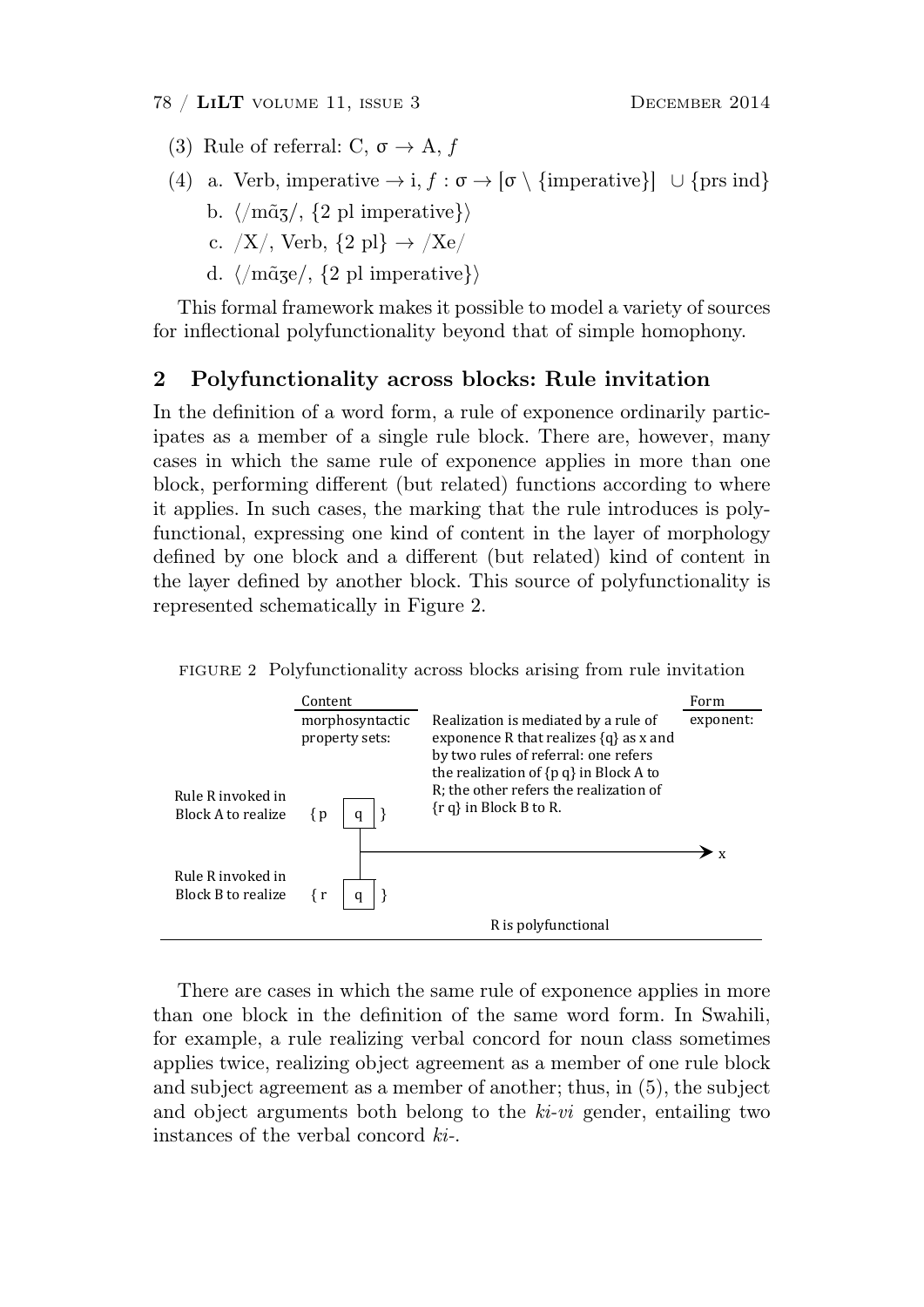(5) ki-faru ki-li-ki-sukuma ki-kapu. nc-rhinoceros sbj.nc-tns-obj.nc-push nc-basket The rhinoceros pushed the basket.

More often, however, polyfunctionality across blocks is observable only by comparing distinct word forms; in such cases, polyfunctionality across blocks coincides with polyfunctionality across cells. Swahili presents an example of this sort as well (Ashton 1944: 70ff, 112, 119f). In the indicative inflection of Swahili verbs, the usual expression of negation is the prefix ha- exemplified in Table 1.a-c. In certain circumstances, however, negation is instead expressed by a prefix  $si$  : (a) in subjunctive verb forms (Table 1.d, e); (b) in relative verb forms (Table1.f, g); and (c) in first-person singular nonrelative indicative forms (where si- supplants the first-person singular subject-agreement prefix  $ni$ - as well as the expected negative prefix  $ha$ -; Table 1.h-j). In nonrelative indicative forms,  $si$ - is a kind of portmanteau, overriding both the appearance of  $ha$ - in affix position iv and that of  $ni$ - in affix position iii (the position of subject-agreement prefixes); in that role, si- precedes any tense prefix – that is, it precedes affix position ii. In relative and subjunctive forms, by contrast, it occupies position ii, overriding the appearance of any tense prefix and following the subject- $\alpha$ greement prefix. osition in (the position of subject-agreement prefixes); in that role, *h* relative and subjunctive forms, by contrast, to occupies position i  $\overline{a}$ 

|    |                                                                   |               |                 |       |   | POSITION CLASSES    |                           |
|----|-------------------------------------------------------------------|---------------|-----------------|-------|---|---------------------|---------------------------|
|    |                                                                   | <sub>iv</sub> | iii             | ii    | i | Stem 0              |                           |
|    | a. $\langle$ SOMA, {neg SBJ:{1 pl} ind pst}):                     | $ha-$         | $tu - ku -$     |       |   | som                 | -a 'we didn't read'       |
|    | b. $\langle$ SOMA, {neg SBJ: {1 pl} ind fut}):                    | $ha-$         | $tu$ - $ta$ -   |       |   | som                 | -a 'we won't read'        |
|    | C. $\langle$ SOMA, {neg SBJ: {1 pl} ind gnl}):                    | $ha-$         | tu-             |       |   | som                 | <i>-i</i> 'we don't read' |
|    | d. $\langle$ SOMA, {neg SBJ:{1 pl} sbjv} $\rangle$ :              |               | tu-             | si-   |   | som                 | -e 'that we may not read' |
|    | e. $\langle$ SOMA, {neg SBJ:{1 sg} sbjv}):                        |               | ni-             | $Si-$ |   | som                 | -e 'that I may not read'  |
| f. | $\langle$ SOMA, {neg SBJ: {3 pl pers} REL: {pers pl}} $\rangle$ : |               | $wa - Si - O -$ |       |   |                     | som -a 'who do not read'  |
|    | g. $\langle$ SOMA, {neg SBJ:{3 sg pers} REL:{pers sg}}):          |               | $a-$            |       |   | $si$ - $ve$ - $som$ | -a 'who does not read'    |
|    | h. $\langle$ SOMA, {neg SBJ:{1 sg} ind pst}}:                     | si-           |                 | ku-   |   | som                 | <i>-a</i> 'I didn't read' |
| i. | $\langle$ SOMA, {neg SBI: {1 sg} ind fut}}:                       | si-           |                 | $ta-$ |   | som                 | -a 'I won't read'         |
| j. | $\langle$ SOMA, {neg SBJ: {1 sg} ind gnl}):                       | si-           |                 |       |   | som                 | <i>-i</i> 'I don't read'  |

TABLE 1 The negative prefixes *ha*- and *si*- in Swahili verb forms

To account for the polyfunctionality of the si-rule, one can postulate seven affixal rule blocks<sup>3</sup>:  $\mathbf{r}$  which is the stocks.

www.c.theoretical.ctor.dr.o <sup>3</sup>From a theoretical standpoint, nothing whatever hinges on the names given to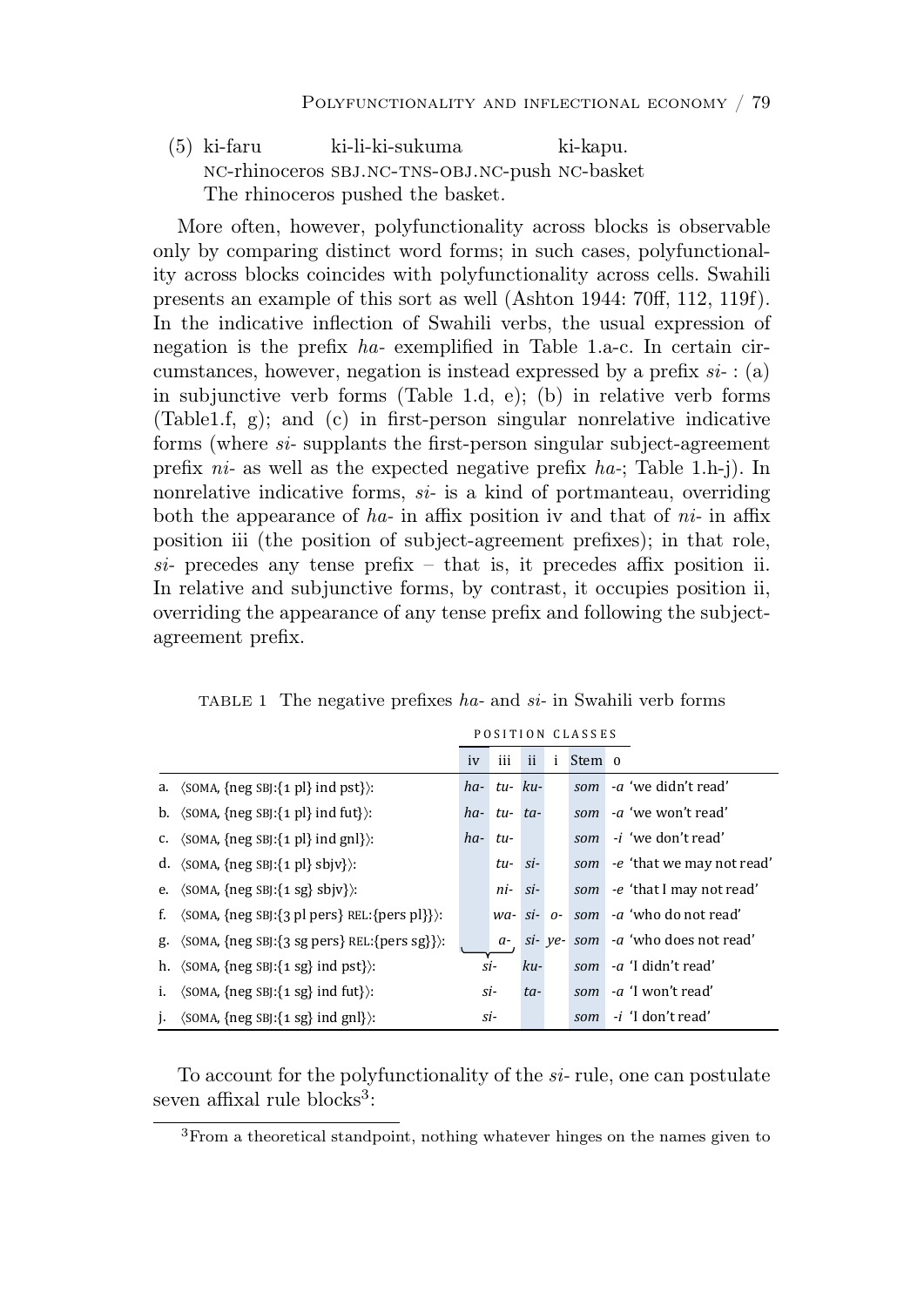#### 80 / LiLT volume 11, issue 3 December 2014

- . Block 0 : the rules for a verb form's suffixal vowel;
- . Block i : rules of relative affixation (expressing the gender and number of a relative verb form's relativized argument);
- . Block ii : rules of tense/mood prefixation as well as a rule of referral invoking the  $si$ -rule;
- . Block iv\_iii : a portmanteau block housing a rule of referral invoking the si- rule; unless this rule of referral applies,  $\lceil$  iv iii :  $\langle$  $X, \sigma \nbrace$  defaults to [iv : [iii :  $\langle X, \sigma \nbrace$ ], in accordance with the Function Composition Default (Stump 2001: 142);
- . Block iii : rules of subject-agreement prefixation;
- . Block iv : the negative indicative rule of ha- prefixation; and
- $\cdot$  Block v : the negative rule of  $si$  prefixation.

The rules housed by each of these blocks are formulated in (6b) below.

Ordinarily, a word form's exponence is defined through the successive application of Blocks 0, i, ii, and iv\_iii, as specified in clause (6a) in the definition of the Swahili paradigm function<sup>4</sup>. But in the inflection of negative subjunctive or relative forms, the rule of referral in Block ii refers to the Block v rule of si- prefixation; and in the inflection of first-person singular negative indicative forms, the rule of referral in Block iv iii also refers to the Block v rule, overriding the Function Composition Default.

- (6) Formal analysis of Swahili negative inflections
	- (a) Paradigm function:  $PF(\langle Z, \sigma \rangle) = [$  iv iii :  $[i : [ i : [ 0 : \langle Z, \sigma \rangle ] ] ] ]$

a language's rule blocks. The blocks listed here are named with Roman numerals because of their logical connection to the similarly named affix position classes in Table 1 (whose names in turn reflect their linear order). But the definition of the paradigm function in (6a) provides all of the necessary information about the interaction of rule blocks, and this definition in no way depends on the particular choice of names for these blocks; it only requires that they have distinct names.

<sup>4</sup>For the sake of expository simplicity, I here ignore two complications that are not directly relevant to the polyfunctionality of si- prefixation. First, Swahili verbs sometimes have prefixes coding the agreement properties of an object, as in (5); these affixes necessitate the postulation of an additional position class situated immediately before a verb's stem. Second, the relative prefixes in Block i appear as suffixes in relative verb forms that are tenseless and affirmative. For detailed accounts of Bantu verb morphology that account for both of these facts (and do so in ways that are fully consonant with the present analysis of  $si$ - prefixation), see Stump (2001: 144ff, 2013.)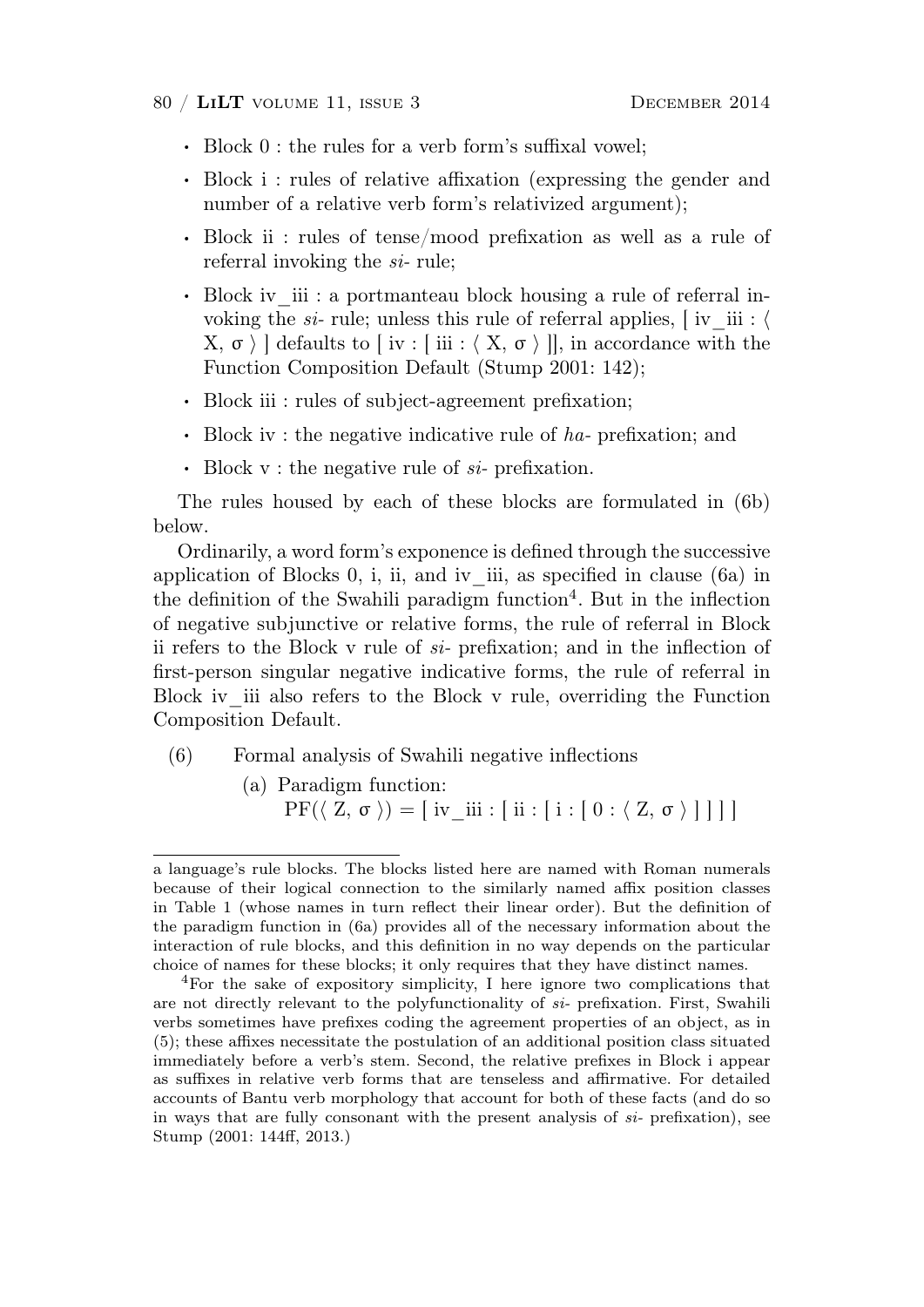(b) Realization rules

| Block o                                                                                |                                                      | <b>Block</b> iii                                               |                   |
|----------------------------------------------------------------------------------------|------------------------------------------------------|----------------------------------------------------------------|-------------------|
| $X, Verb, \{\}$                                                                        | $\rightarrow Xa$                                     | $X, Verb, {1 sg}$                                              | $\rightarrow$ niX |
| $X, Verb, {gn}$                                                                        | $\rightarrow$ Xi                                     | X, Verb, $\{2 \text{ sg}\}\rightarrow uX$                      |                   |
| X, Verb, {sbjv}                                                                        | $\rightarrow$ Xe                                     | X, Verb, $\{3 \text{ sg pers}\}\rightarrow aX$                 |                   |
|                                                                                        |                                                      | X, Verb, $\{1 \text{ pl}\} \rightarrow tuX$                    |                   |
| Block i                                                                                |                                                      | X, Verb, $\{2 \text{ pl}\} \rightarrow mX$                     |                   |
| $X, Verb, {REL:} {pers sg}$                                                            | $\rightarrow$ yeX                                    | X, Verb, $\{3 \text{ pl } \text{pers}\}\rightarrow \text{w}aX$ |                   |
| X, Verb, {REL: {pers pl}}                                                              | $\rightarrow oX$                                     | etc.                                                           |                   |
| etc.                                                                                   |                                                      |                                                                |                   |
|                                                                                        |                                                      | <b>Block iv</b>                                                |                   |
|                                                                                        |                                                      |                                                                |                   |
| <b>Block</b> ii                                                                        |                                                      | X, Verb, {neg ind}                                             | $\rightarrow$ haX |
| X, Verb, {neg pst}                                                                     | $\rightarrow$ kuX                                    |                                                                |                   |
| X, Verb, {pst}                                                                         | $\rightarrow$ liX                                    | <b>Block</b> v                                                 |                   |
| X, Verb, {fut}                                                                         | $\rightarrow$ taX                                    | X, Verb, {neg}                                                 | $\rightarrow$ siX |
| Verb, {neg [sbjv $\vee$ REL: $\tau$ ]} $\rightarrow$ v, $f: \sigma \rightarrow \sigma$ |                                                      |                                                                |                   |
| etc.                                                                                   |                                                      |                                                                |                   |
|                                                                                        |                                                      |                                                                |                   |
| Block iv_iii                                                                           |                                                      |                                                                |                   |
| Verb, $\{1 \text{ sg neg ind}\}\$                                                      | $\rightarrow$ v, f : $\sigma$ $\rightarrow$ $\sigma$ |                                                                |                   |
|                                                                                        |                                                      |                                                                |                   |

According to this analysis, the Block v rule of si- prefixation simply realizes negation. But when this rule applies as a referral from Block ii well-otion of a work fours on its condication of ditionally insulise in the realization of a verb form  $w$ , its application additionally implies that w is either a subjunctive or a relative verb form; and when it applies as a referral from the portmanteau Block iv\_iii, its application additionally implies that  $w$  is a first-person singular indicative form. The rule of  $si$ - prefixation is therefore polyfunctional across blocks.

#### outly across cells and the control of the control of the control of the control of the control of the control o ǡ 3 Polyfunctionality across cells

Polyfunctionality across cells is a varied phenomenon. Some polyfunc- $\frac{1}{2}$   $\frac{1}{2}$   $\frac{1}{2}$   $\frac{1}{2}$   $\frac{1}{2}$   $\frac{1}{2}$   $\frac{1}{2}$   $\frac{1}{2}$   $\frac{1}{2}$   $\frac{1}{2}$   $\frac{1}{2}$   $\frac{1}{2}$   $\frac{1}{2}$   $\frac{1}{2}$   $\frac{1}{2}$   $\frac{1}{2}$   $\frac{1}{2}$   $\frac{1}{2}$   $\frac{1}{2}$   $\frac{1}{2}$   $\frac{1}{2}$   $\frac{1}{2}$  tional exponents are isolated: their use in expressing different sets of properties in the realization of different paradigm cells is unparalleled elsewhere in the system to which they belong. By contrast, many languages exhibit classes of polyfunctional exponents whose members man*signal sing sing* **<b>***sing sing* **<b>***sing sing* **<b>***sing sing sing* ifest a single, general pattern of morphological versatility. In either case, inctional expense the cause the college in its demain to be fully a polyfunctional exponent may cause the cells in its domain to be fully syncretic or it may cause them to be only partially alike in their realization. And in either case, the polyfunctionality may involve referral or shared exponence. Consider the details of this latter distinction.

#### 3.1 Polyfunctionality across cells as an effect of referral

The exponence of one morphosyntactic property set may pattern after that of a contrasting property set, as in Figure 3.

Consider, for example, the declension of Latin adjectives. If a Latin adjective has an ablative singular form in  $-\bar{i}$ , its dative singular form is inevitably identical (e.g. dat./abl.  $f \in \overline{I}(\overline{c})$  'happy'); the reverse, however,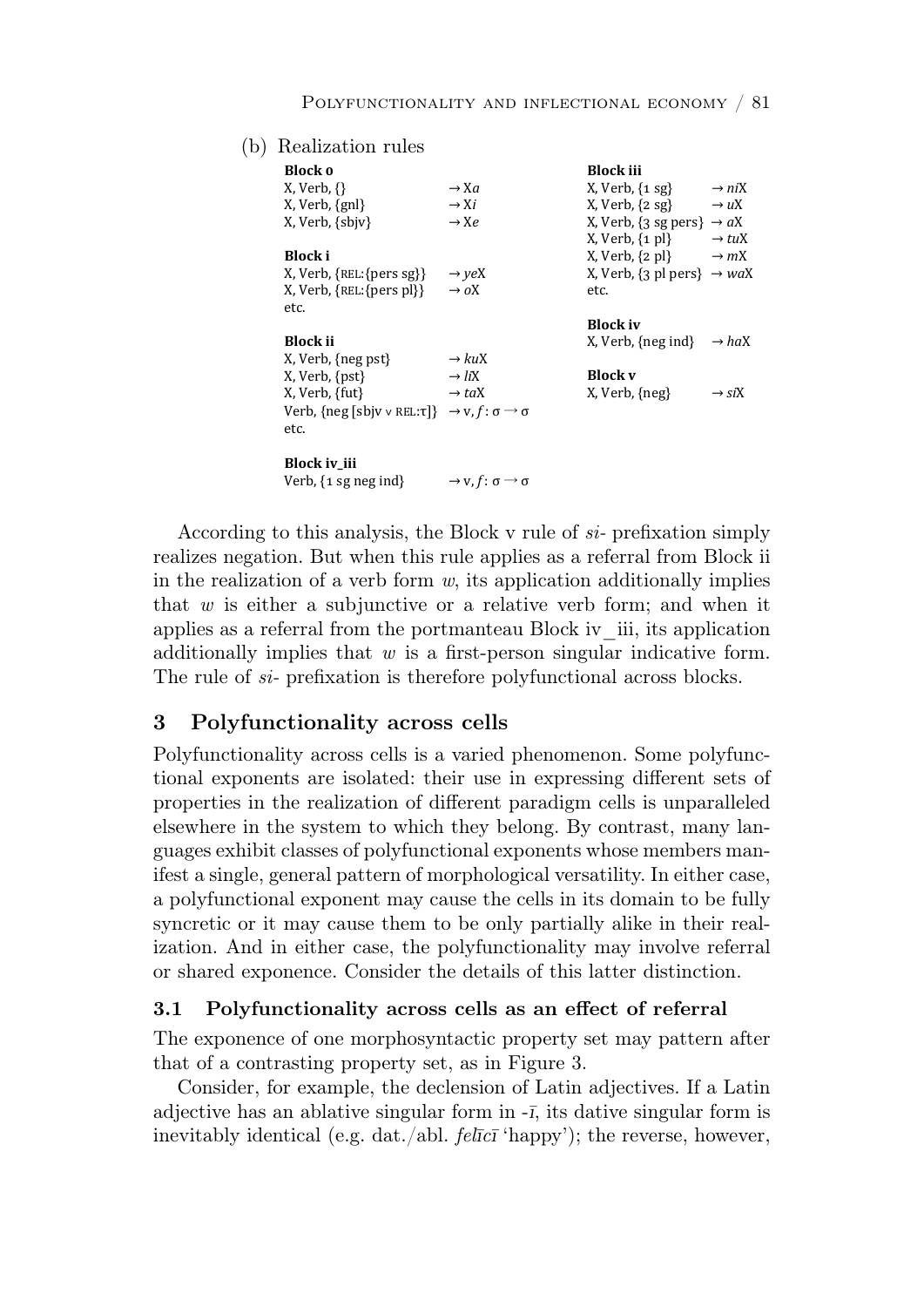

FIGURE 3 Polyfunctionality across cells as an effect of referral  $\begin{bmatrix} 1 & 0 & 0 \\ 0 & 0 & 0 \\ 0 & 0 & 0 \end{bmatrix}$   $\begin{bmatrix} 0 & 0 & 0 \\ 0 & 0 & 0 \\ 0 & 0 & 0 \end{bmatrix}$ nonanty across cens a

*is* not invariably true (dat. *veterī* 'old', abl. *vetere*). This suggests that the case suffix  $\bar{\imath}$  is primarily an expression of the dative singular and that the expression of the ablative singular sometimes patterns after Ǥ it. One way of formalizing this sort of asymmetrical polyfunctionality is by means of a rule of referral having the format in  $(3)$ . In the case at hand, the dative singular suffix  $-\bar{\imath}$  might be introduced in Block i by the default rule of exponence in (7a); the rule of referral in (7b) would then cause  $-\bar{i}$  to take on an additional, ablative singular function in the FELIX 'happy'  $\in$  S but verus 'old'  $\notin$  S. inflection of nominals belonging to a particular subclass S such that

(7) a. X, Nominal, {dat sg} 
$$
\rightarrow
$$
 X $\bar{\text{i}}$   
b. S, {abl sg}  $\rightarrow$  i,  $f : \sigma \rightarrow [\sigma \setminus {\text{abl}}] \cup {\text{dat}}$ 

# exponence 3.2 Polyfunctionality across cells as an effect of shared

Not all cases of polyfunctionality across cells evince the sort of asym- $\frac{1}{2}$  and  $\frac{1}{2}$  i.e.  $\frac{1}{2}$  i.e.  $\frac{1}{2}$  i.e.  $\frac{1}{2}$  i.e.  $\frac{1}{2}$  i.e.  $\frac{1}{2}$  i.e.  $\frac{1}{2}$  i.e.  $\frac{1}{2}$  i.e.  $\frac{1}{2}$  i.e.  $\frac{1}{2}$  i.e.  $\frac{1}{2}$  i.e.  $\frac{1}{2}$  i.e.  $\frac{1}{2}$  i.e.  $\frac{1}{2}$  ii metry exhibited by Latin ablative singulars in  $-\bar{\imath}$ . In many instances, a rule of exponence participates in the realization of two or more morphosyntactic property sets no one of which can be plausibly identified as the primary condition on that rule's application. In the simplest cases, symmetrical polyfunctionality of this sort may be formalized as a rule of disjunctive exponence that realizes contrasting property sets ȋ ͟ȌǤ by means of one and the same exponent, as in Figure 4. Such rules account for isolated patterns of nondirectional syncretism. There are naturally phenomena that could be analyzed either as involving a rule of disjunctive exponence (as in Figure 4) or as involving two rules that happen to express distinct property sets by means of the same morphology (as in Figure 1). But there are also cases that clearly involve disjunctive exponence rather than simple homophony; these are cases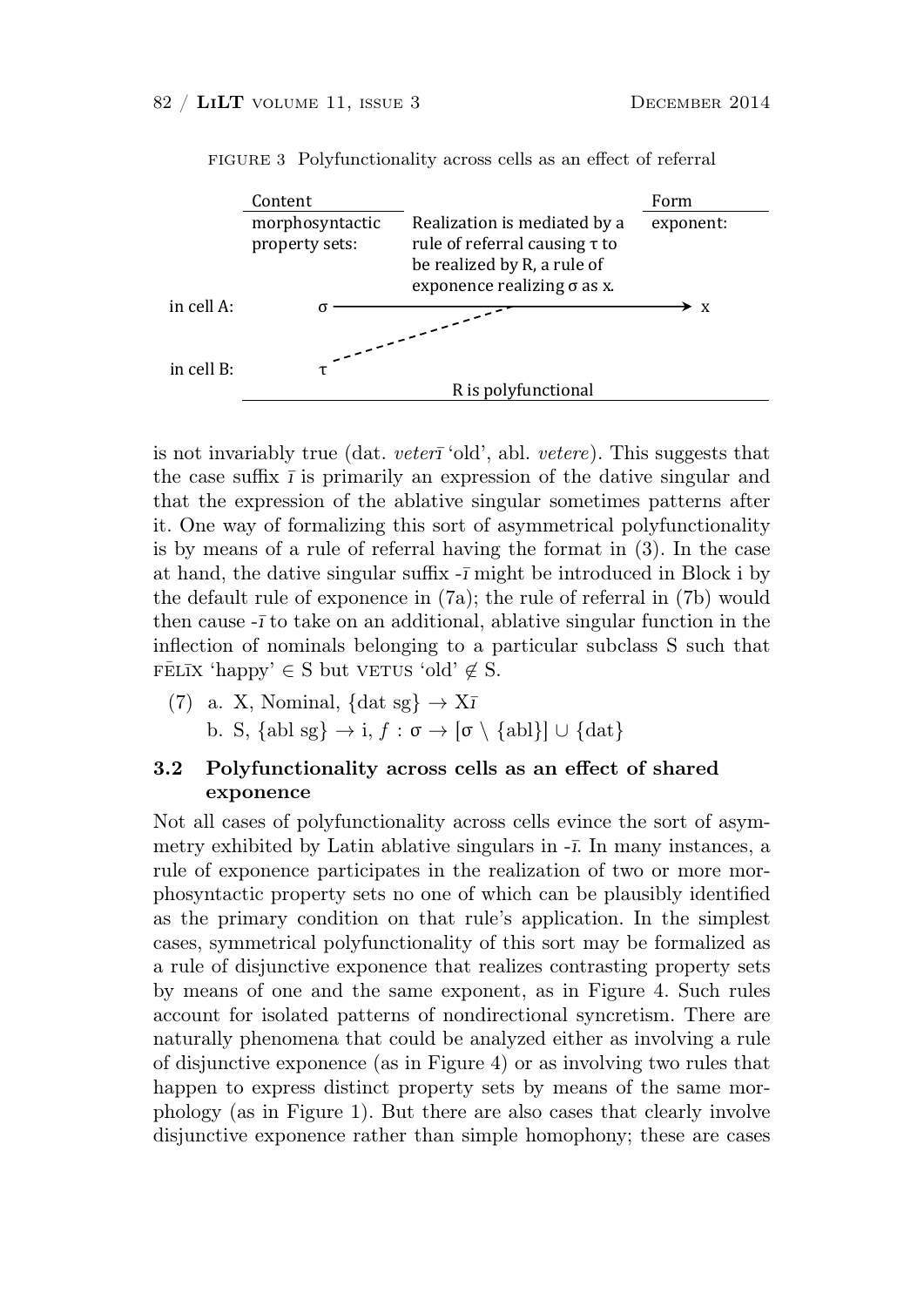in which an affixal exponent exhibits the same idiosyncratic allomorphy in realizing distinct morphosyntactic property sets.



FIGURE 4 Polyfunctionality across cells arising from disjunctive exponence unctionality across cens arising from

 $\alpha$  is the second second in  $\alpha$ Consider a case of this sort from the Noon language (Niger-Congo; Senegal) in  $(8)$ . In Noon, the verbal suffix  $-u(s)$  expresses passive voice, appearing as *-u* in word-final position and otherwise as *-us*; examples ǡȋͦȌȋͦȌǤǡ (8a-b) illustrate. This same suffix may instead express plural number, as in  $(8c,d)$ . In either function, the  $-u(s)$  suffix is supplanted by *-uunun* in the perfect aspect, as in the perfect passive sentence (8e) and the plural perfect sentence in (8f). Thus, whether as an expression of passive voice or as an expression of plural number, these suffixes participate in the alternation  $-u \sim -u(s) \sim -u(u)$ . Because the passive and plural biguity sometimes arises (M. Soukka, p. c.), as in (8g), whose gloss P sombiguously represents plural agree ambiguously represents plural agreement or passive voice. uses of this suffix are not restricted to complementary contexts, am-

- Ǥ *Jën-aa ñamsi na maalu.* (8) An inflectional suffix in Noon (Niger-Congo; Senegal) (Soukka α *ñam-us-i* 2000: 176)
- (a) Mi lím-u ga Padee. I have.child-pass in Fandène  $\frac{1 \text{ was both in real}}{2}$ 'I was born in Fandène.'
- (b) Jën-aa ñamsi na maalu.  $=\mathbf{r}$ man but caa *riiss* into with  $\left( \begin{array}{c} \n\text{Fish is eaten (habitually) with rice.} \n\end{array} \right)$  $=$  ñam-us-i fish-DEF eat-PASS-HAB with rice
- (c) Beti-caa ham-u ga feet-aa. women-DEF dance-PL at feast-DEF Ǥ *Jën-aa tóoh ñam-uunun.* 'The women dance at the feast.'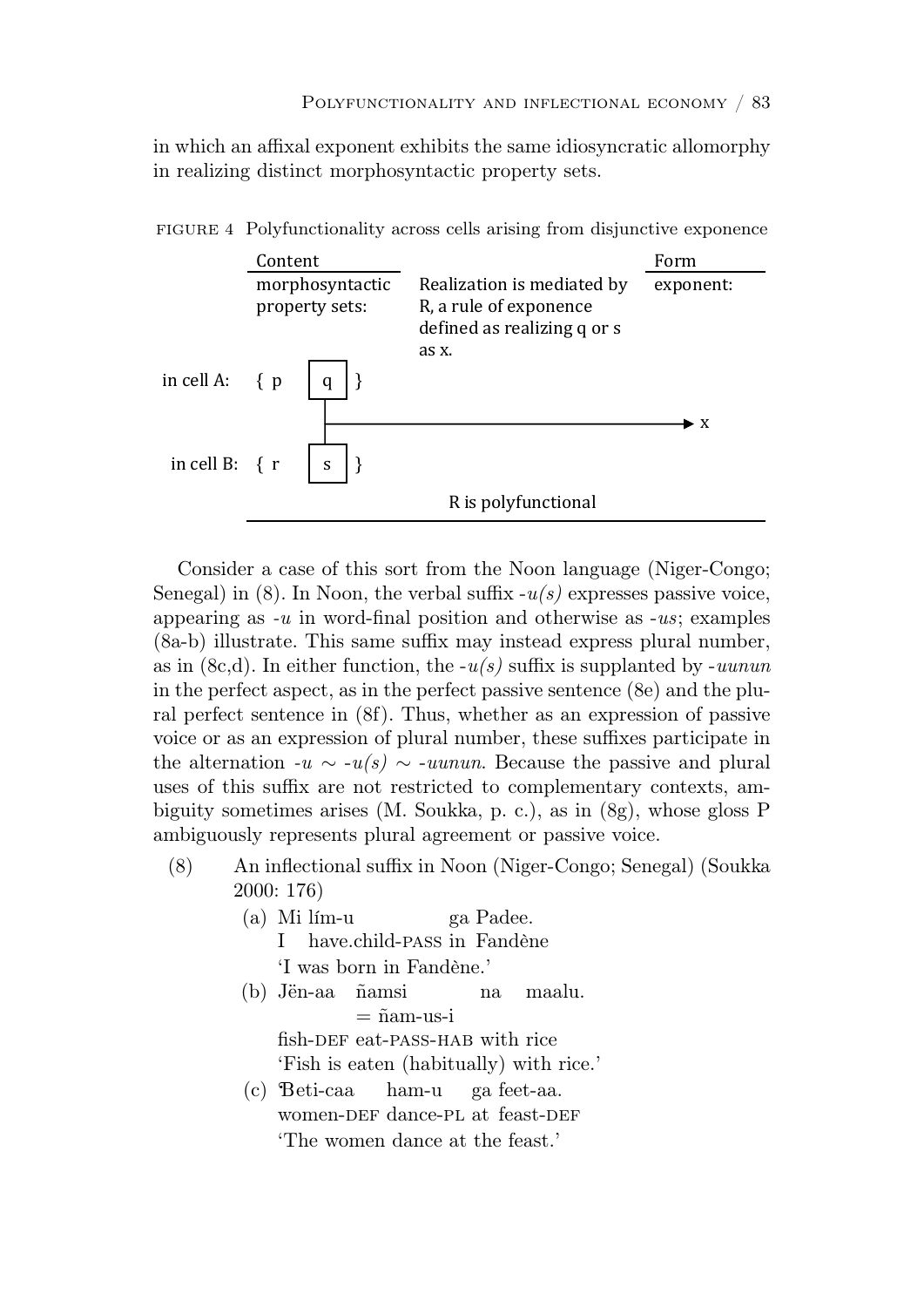- $(d)$  Yaal-caa ka'seera Dakaa'.  $=$ ka $\alpha$ -us-ee-ra men-def leave.for-pl-past-punct Dakar 'The men had left for Dakar.'
- (e) Jën-aa tóoh ñam-uunun. fish-DEF all eat-PASS.PERF 'The whole fish has been eaten.'
- (f) \*Oomaa-caa fool-uunun bes-ii tóoh. children-DEF run-PL.PERF day-DEF all 'The children have run all day.'
- $(g) * Pe' caa$  ñam-uunun. goats-DEF eat-P.PERF Ambiguous: 'The goats have eaten.' /'The goats have been eaten.'

The format for rules of exponence given above in (1) can be straightforwardly extended to accommodate rules of disjunctive exponence by allowing rules of exponence to realize constraints on morphosyntactic property sets (Gazdar et al. 1988) – members of the set  $M$  of morphosyntactic property sets closed under the Boolean operations of conjunction, disjunction and complementation. Where  $K \in M$ , the rule of exponence in (9) is applicable to the pairing  $\langle Z, \sigma \rangle$  of stem Z with property set  $\sigma$  iff  $Z \in \mathbb{C}$  and  $\sigma$  satisfies<sup>5</sup> k; in that case, the result of applying (9) to  $\langle Z, \sigma \rangle$  is  $\langle f(Z), \sigma \rangle$ .

(9) X, C,  $K \rightarrow f(X)$ 

In this way, the use of the suffixes  $-u(s)$  and  $-uunun$  in Noon can be accounted for by the rules of exponence in (10), each of which is intrinsically polyfunctional.

- (10) Two rules of exponence for Noon verb inflection
	- (a) X, Verb,  $[\{\text{pl}\}\vee \{\text{passive}\}] \rightarrow \text{X}uS$ (Sandhi:  $S \rightarrow \emptyset / \_\ \#$ ,  $\rightarrow s$  otherwise.)
	- (b) X, Verb, {perfect} ∧ {[{pl}  $\lor$  {passive}]}  $\rightarrow$  Xuunun

To my knowledge, the two rules of exponence in (10) are the only rules of Noon grammar that make reference to the property-set constraint [{pl} ∨ {passive}]. Some languages do, however, present cases

<sup>&</sup>lt;sup>5</sup>The satisfies relation is recursively defined: where  $\sigma$  is a morphosyntactic property set and  $\kappa$ 1,  $\kappa$ 2  $\in$  *M*,

<sup>(</sup>i)  $\sigma$  satisfies [k1  $\land$  k2] iff  $\sigma$  satisfies both k1 and k2;

<sup>(</sup>ii)  $\sigma$  satisfies [k1  $\vee$  k2] iff  $\sigma$  satisfies either k1 or k2 (or both);

<sup>(</sup>iii)  $\sigma$  satisfies  $\neg K1$  iff  $\sigma$  doesn't satisfy K1; and

<sup>(</sup>iv) If k1 is a morphosyntactic property set, then  $\sigma$  satisfies k1 iff k1  $\subset \sigma$ .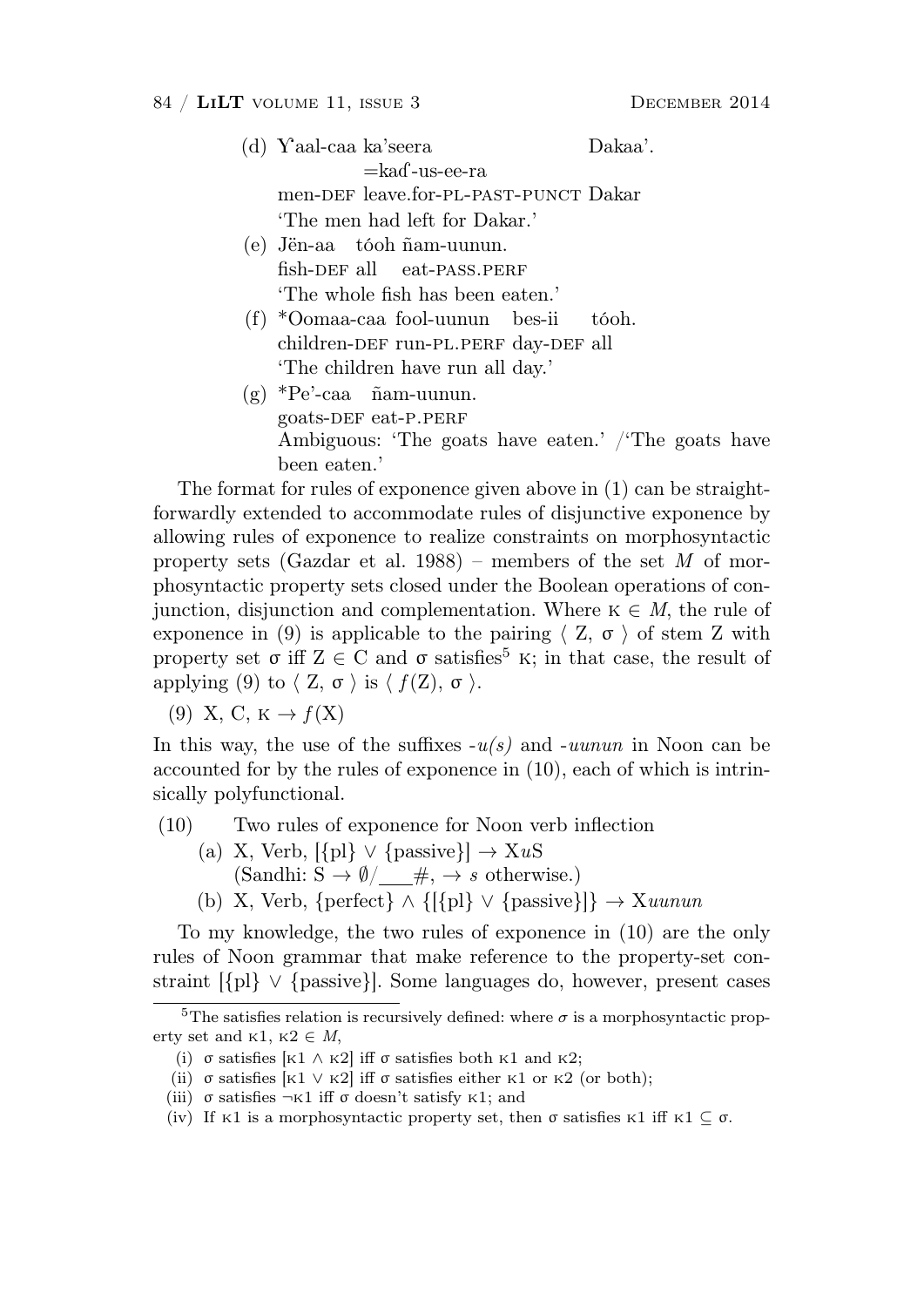in which the same constraint is invoked repeatedly; in such instances, it is reasonable to regard the constraint as having acquired the status of a **morphome** – a property having no fixed syntactic or semantic significance but to which rules of morphology are nevertheless sensitive (Aronoff 1994). A particular morphome m may figure in the realization of a class of morphosyntactic property sets that do not constitute a nat ural class by any syntactic or semantic criterion; in such cases, the rule Ǣǡ realizing m is polyfunctional in that it participates in the realization of an unnatural class of morphosyntactic property sets, as in Figure 5.  $\overline{a}$   $\overline{a}$   $\overline{a}$   $\overline{a}$   $\overline{a}$   $\overline{a}$   $\overline{a}$   $\overline{a}$   $\overline{a}$   $\overline{a}$   $\overline{a}$   $\overline{a}$   $\overline{a}$   $\overline{a}$   $\overline{a}$   $\overline{a}$   $\overline{a}$   $\overline{a}$   $\overline{a}$   $\overline{a}$   $\overline{a}$   $\overline{a}$   $\overline{a}$   $\overline{a}$   $\overline{$ In which the same constraint is invoked repeatedly; in such instances,

FIGURE 5 Polyfunctionality across cells arising from a morphomic property



The Hua language (Trans-New-Guinea) presents a striking example  $\frac{1}{10}$  in the number is the set of  $\frac{1}{10}$  in  $\frac{1}{10}$  in  $\frac{1}{10}$  in  $\frac{1}{10}$ of this sort. In Hua, there are twelve moods, each of which has a set of verb-agreement suffixes expressing a subject's person  $(1^{st}, 2^{nd}, 3^{rd})$ and number (sg, du, pl). The exponence of these agreement properties is, however, mediated by two morphomic properties:  $A$  (= singular in the first and third persons, plural in the second and third persons) and  $B =$  singular in the second person, plural in the first person). The inventory of agreement suffixes expressing these morphomic properties is given in Table 2; Table 3 presents a sample agreement paradigm, arranged first according to morphosyntactic content and then morphomically.

> The morphomes A and B cannot be seen as supplanting properties of person, which must remain available to condition stem ablaut in Hua verbs (for which the relevant rules of exponence are given as Block i in  $(12b)$  below); by contrast, the morphomes A and B may be seen as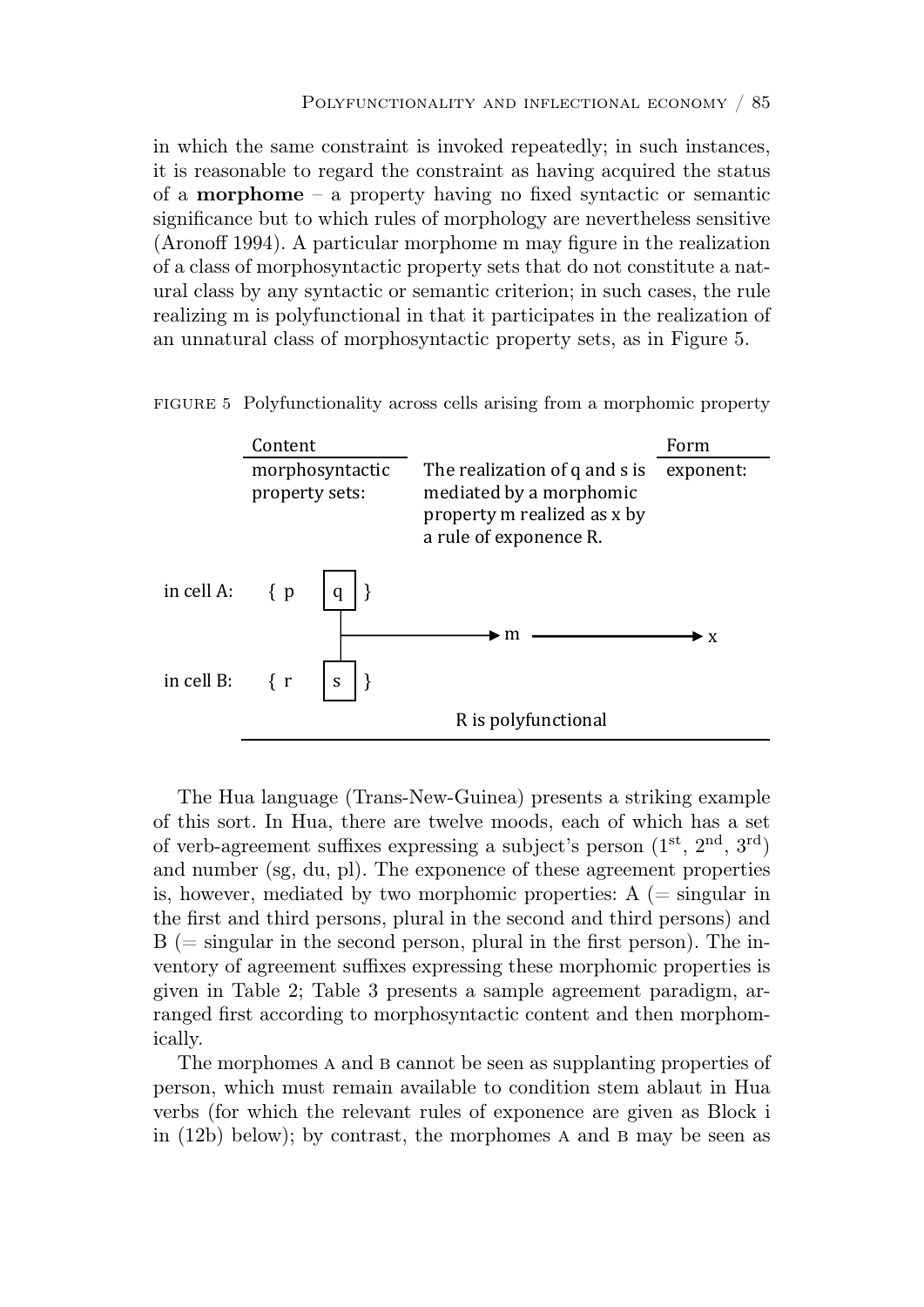|                  |            | Moods         |          |           |                      |                 |            |             |             |           |                                                                                                                |            |
|------------------|------------|---------------|----------|-----------|----------------------|-----------------|------------|-------------|-------------|-----------|----------------------------------------------------------------------------------------------------------------|------------|
|                  |            |               | Medial   |           |                      |                 |            |             |             |           | Counterfactual                                                                                                 |            |
| Properties       | Indicative | Interrogative | Relative | Purposive | Concessive-expectant | Inconsequential | Coordinate | Subordinate | Exclamatory | Assertive | Protasis                                                                                                       | Apodosis   |
| $\boldsymbol{A}$ | $-e$       | -ve           | -ma'     | -mi'      | $-va$                | -mana           | $-qa$      | -ma         | -mane       | -mae      | -hipana                                                                                                        | -hine      |
| dual             |            |               |          |           |                      |                 |            |             |             |           | $-2$ -e $-2$ -ve $-2$ -ma' $-2$ -mi' $-2$ -va $-2$ -mana $-2$ -ga $-2$ -mane $-2$ -mane $-2$ -mae $-2$ -hipana | $-/-$ hine |
| B                |            | $-ne$ $-pe$   | $-pa'$   | -pi'      | -pa                  | -pana           | -na        | -pa         | -pane       | -pae      | -sipana                                                                                                        | -sine      |

TABLE 2 Hua agreement suffixes (Haiman 1980: 48) TABLE 2 Hua agreement suffixes (Haim

TABLE 3 Interrogative forms of the Hua verb HU 'do'

|                 |       | arranged by<br>morphosyntactic content |                   |                 |       | arranged<br>morphomically                                                                                                                   |  |
|-----------------|-------|----------------------------------------|-------------------|-----------------|-------|---------------------------------------------------------------------------------------------------------------------------------------------|--|
|                 | SG    | DU                                     | PL                |                 | А     | DU                                                                                                                                          |  |
| 1 <sup>st</sup> | hu-ve | $hu$ -'-ve                             | hu-pe             | 1 <sup>st</sup> |       |                                                                                                                                             |  |
| 2 <sup>nd</sup> | ha-pe | $ha$ -'-ve                             | ha-ve             | 2 <sup>nd</sup> |       | $\begin{array}{ccc} hu\text{-}ve & hu\text{-}'\text{-}ve & hu\text{-}pe \\ ha\text{-}ve & ha\text{-}'\text{-}ve & ha\text{-}pe \end{array}$ |  |
| 3rd             | hi-ve | $\mathbf{u}$                           | $^{\prime\prime}$ | 3rd             | hi-ve |                                                                                                                                             |  |

supplanting the properties 'singular' and 'plural', to which Hua verb of the state of the second constitution of the selection between the set methon is not directly sensitive. Thus, the relation between the of agreement properties relevant for the syntax and semantics of Hua orb forms and the (partially mornbonic) sets of proporties relax ers remo and the (partituly morphome) sees of properties for  $\alpha$  their morphology may be defined as the property-mapping function  $pm$  in (11);  $pm$  enters directly into clause (12a) of the definition of  $\sim$  Theorem is the first discussion ne riua parauigin runci A<sub>cont</sub>ine is not disable consitive. These the solation between the c inflection is not directly sensitive. Thus, the relation between the sets verb forms and the (partially morphomic) sets of properties relevant ϐǦ*pm*ȋ͟͟ȌǢ*pm* for their morphology may be defined as the property-mapping function be Hug paredigm function, allowing the rules of suffixed expenses for the Hua paradigm function, allowing the rules of suffixal exponence for Hua verbs to be morphomically conditioned, as in Block iii of (12b). By the definition of  $pm$ , the morphomes  $A$  and  $B$  have the same content as the constraints in (13a) and (13b), respectively, but they afford a much more economical formulation of the rules of exponence in Block iii of (12b).

(11) Mapping from morphosyntactic property sets to partially morphomic property sets in Hua Where  $\rho$ ,  $\sigma$  are such that

 $\rho \in \{\{x \mid y\} : x \in \{1, 2, 3\} \text{ and } y \in \{\text{sg, dual, pl}\}\}\$ and  $\rho \subset \sigma$ ,  $\mathbf{p}m(\rho)$  has the value below and  $\mathbf{p}m(\sigma) = [\sigma \backslash \rho] \cup \mathbf{p}m(\rho)$ .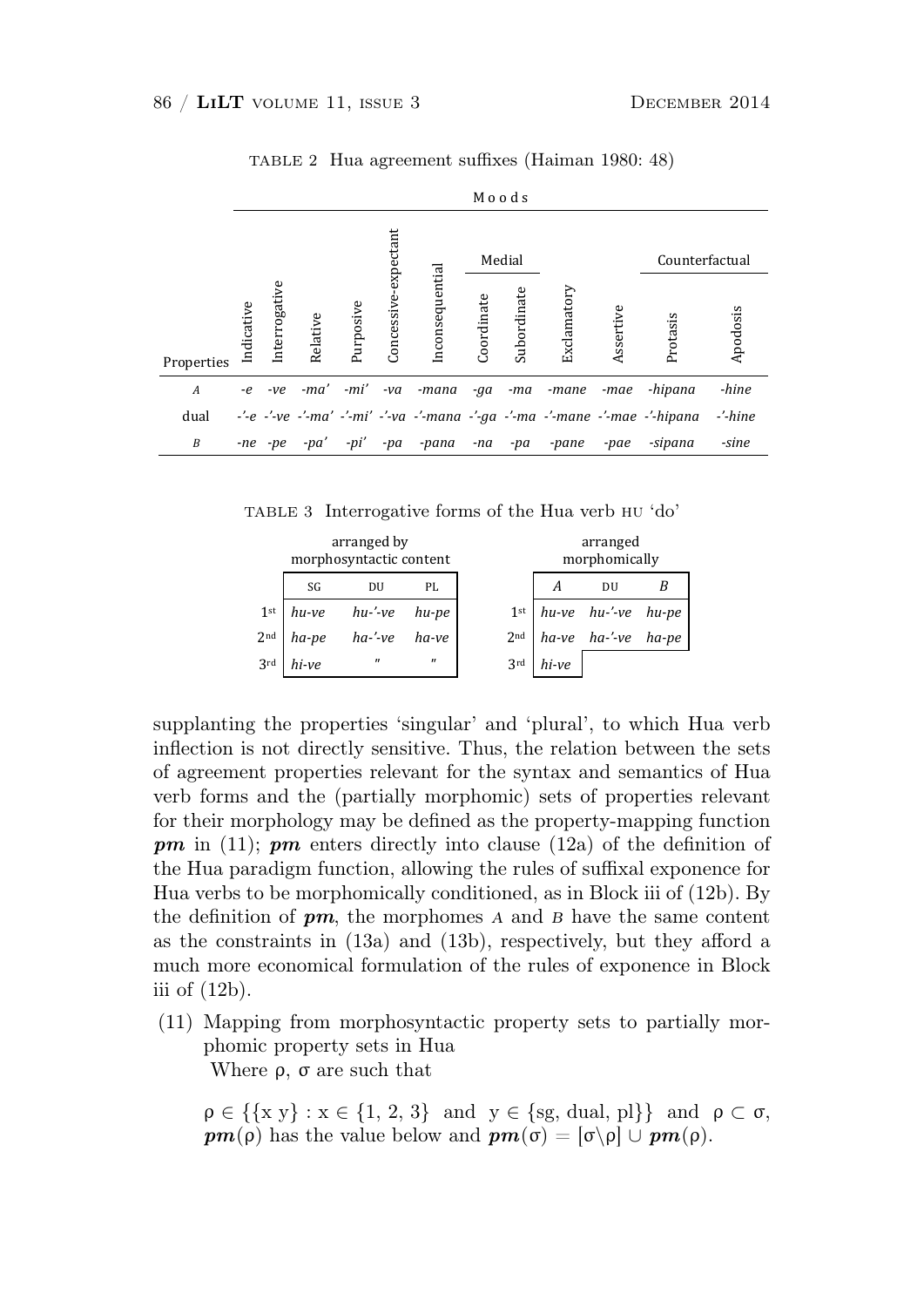| ρ                   | $pm(\rho)$ |
|---------------------|------------|
| ${1 \text{ sg}}$    | $\{1A\}$   |
| ${2 sg}$            | ${2B}$     |
| ${3 \text{ sg}}$    | $\{3A\}$   |
| ${1 du}$            | ${1 du}$   |
| ${2 du}$            | ${2 du}$   |
| $\{3 \, du\}$       | ${3 du}$   |
| $\{1\}$             | ${1B}$     |
| $\{2\text{ pl}\}\$  | $\{2A\}$   |
| $\{3 \text{ pl}\}\$ | $\{3A\}$   |

#### (12) Formal analysis of Hua agreement inflections

- (a) Paradigm function:
- $\mathrm{PF}(\langle \ \mathrm{Z},\ \sigma \ \rangle) = [ \ \mathrm{iii} : [ \ \mathrm{ii} : [ \ \mathrm{i} : \langle \ \mathrm{Z},\ \boldsymbol{pm}(\sigma) \ \rangle ] ] ]$
- (b) Realization rules

#### ǡǤ *B* (13) a. [[ $\{sg\} \wedge [\{1\} \vee \{3\}]$ ]  $\vee$   $[\{pl\} \wedge [\{2\} \vee \{3\}]]$ ]

**b.** [{2 sg} ∨ {1 pl}]

solecause the class of forms associated with the morphome B is not ically or semantically coherent each of the rules realizing this syntactically or semantically coherent, each of the rules realizing this Because the class of forms associated with the morphome B is not morphome is polyfunctional.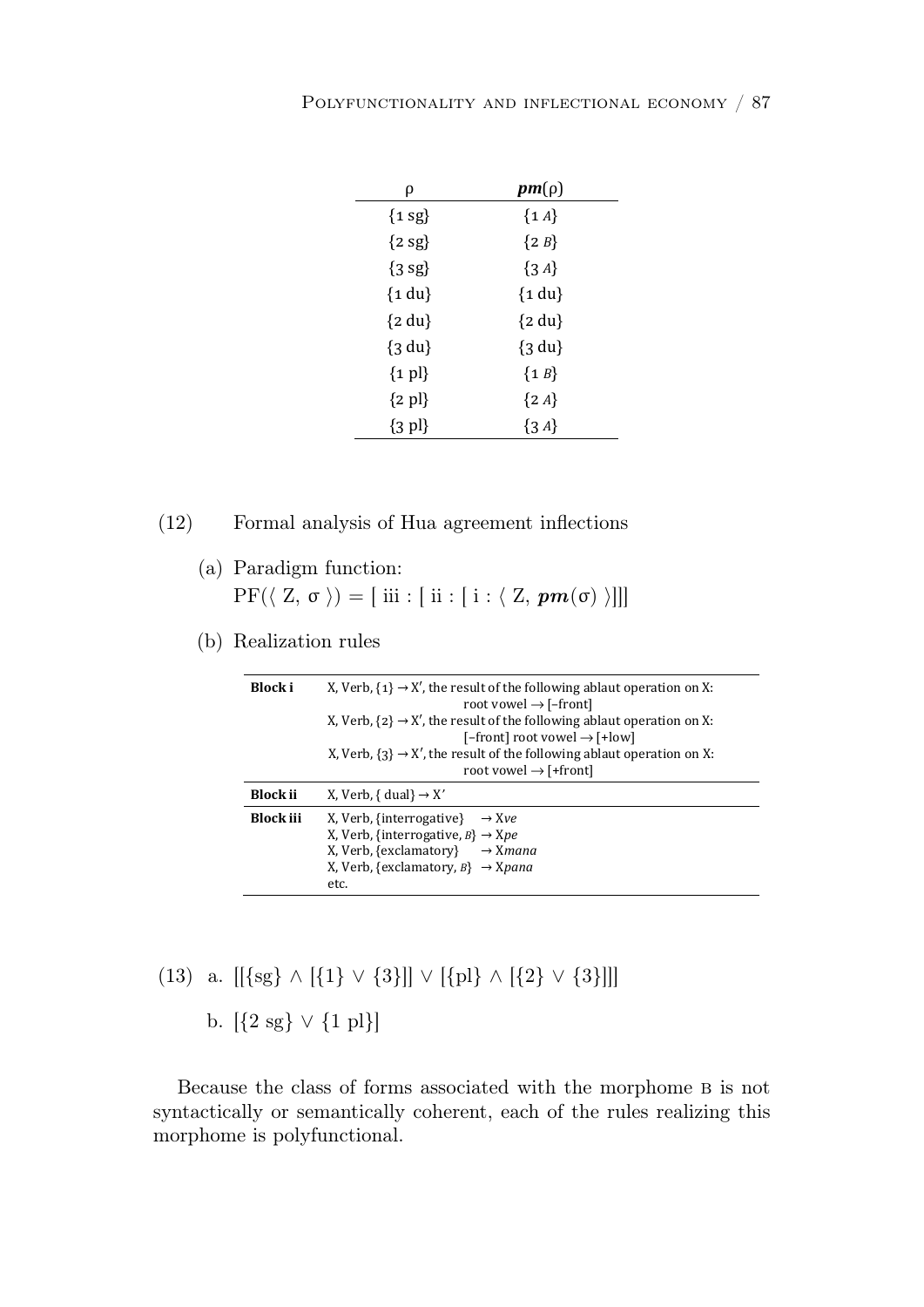# 4 Polyfunctionality across categories: Cross-categorial recurrence

An inflectional rule may realize the same set of properties in the inflection of lexemes belonging to distinct syntactic categories; in doing so, it may participate in the realization of two distinct kinds of content. This source of polyfunctionality is represented schematically in Figure 6. This source of polyfunctionality is different from shared exponence, since here, the polyfunctional exponent always expresses the same content; its polyfunctionality stems from the fact that this content has different significance in the inflection of different categories of lexemes. Cross-categorial recurrence also differs from directional syncretism: the latter is the property of an inflectional paradigm in which the realization of one cell patterns after that of another cell; but cross-categorial recurrence involves similarities among distinct paradigms in distinct categories. recurrence involves similarities among distinct paradigms in distinct Ǧ

FIGURE 6 Polyfunctionality across categories arising from cross-categorial **recurrence** 

|                                    | Content                           |                                                                                                                                                                                                                                       | Form      |  |
|------------------------------------|-----------------------------------|---------------------------------------------------------------------------------------------------------------------------------------------------------------------------------------------------------------------------------------|-----------|--|
| for lexemes of category A: $\{p\}$ | morphosyntactic<br>property sets: | Realization is mediated by R,<br>a rule of exponence realizing<br>q as x in the inflection of<br>lexemes of either category A<br>or category B; in this<br>inflection, q implies p in<br>category A and q implies r in<br>category B. | exponent: |  |
| for lexemes of category B: { r     |                                   |                                                                                                                                                                                                                                       | • x       |  |
|                                    |                                   | R is polyfunctional                                                                                                                                                                                                                   |           |  |

Consider, for example, the inflection of possessed nouns and transitive verbs in Khanty (Uralic: Russian [Khantia-Mansia Autonomous Beginner). Because of the property of the processes and Region]). Possessed nouns inflect for the number of the possessum and for the possessor's person and number; transitive verbs inflect for the number of the object and for the person and number of the subject. Ag the executive in Table 4 chain these two subsectance of empayers As the examples in Table 4 show, these two subsystems of agreement versions of these paradigms in Table 5 make this similarity particularly clear. One can account for this overlap by assuming that many of the rules that express Khanty agreement are insensitive to the distincinflection employ substantially the same morphology; the "exploded"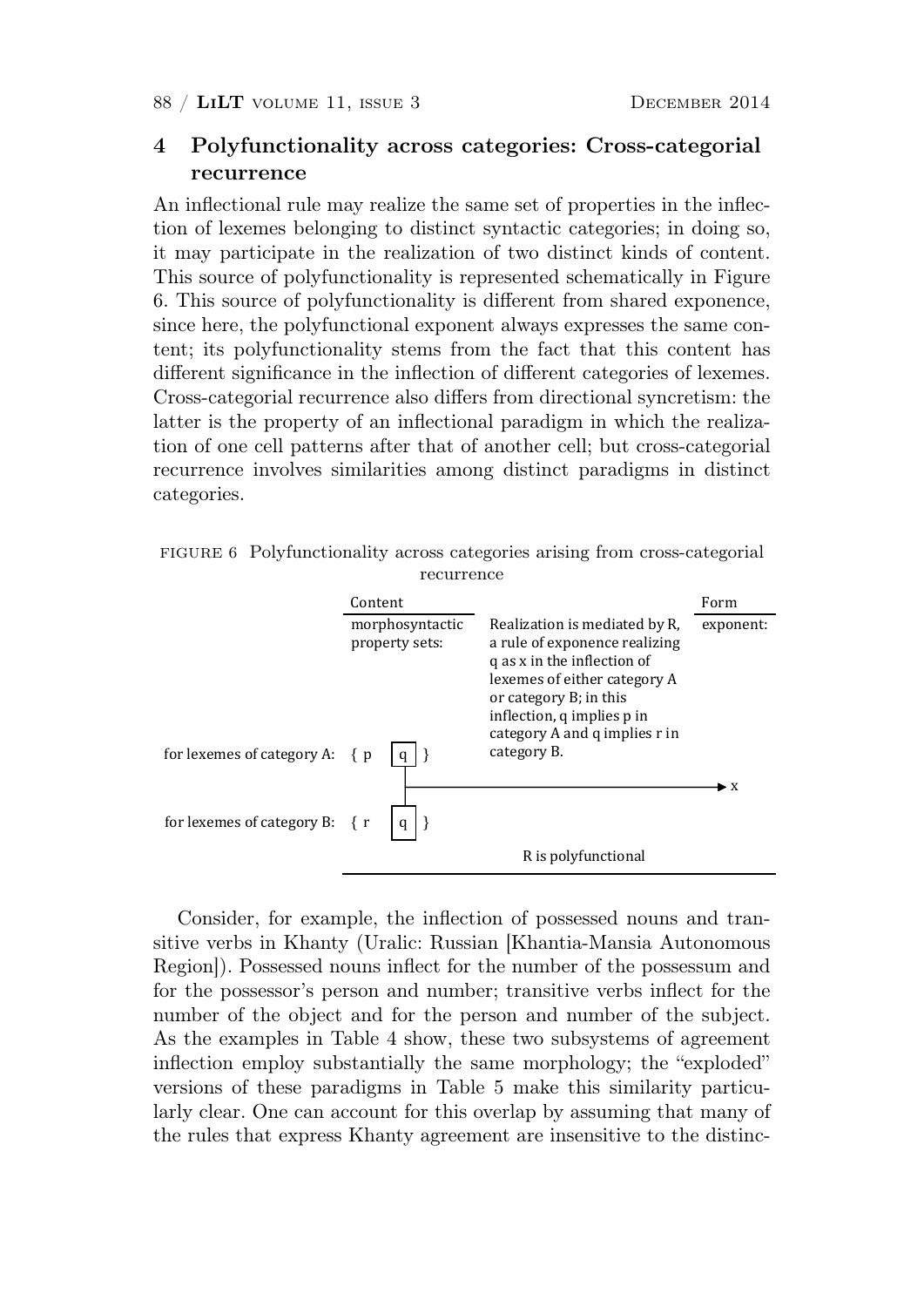tion between subject properties and possessor properties and between object properties and possessum properties. tion between subject properties and possessor properties and between

|                  | Possessor/possessum inflection<br>of XO:T 'house' |                 |                                |           |                   |                 | Subject/object inflection (nonpast tense)<br>of WE:R 'make' |                          |              |  |  |  |  |
|------------------|---------------------------------------------------|-----------------|--------------------------------|-----------|-------------------|-----------------|-------------------------------------------------------------|--------------------------|--------------|--|--|--|--|
|                  |                                                   |                 | Possessum                      |           |                   |                 |                                                             | $0$ b j e c t            |              |  |  |  |  |
|                  |                                                   | <b>SINGULAR</b> | <b>DUAL</b>                    | PLURAL    |                   |                 | <b>SINGULAR</b>                                             | <b>DUAL</b>              | PLURAL       |  |  |  |  |
|                  | 1S <sub>G</sub>                                   | xo:te:m         | xo:tnilam                      | xo:tlam   |                   | 1S <sub>G</sub> | we:rle:m                                                    | we:rlanilam              | we:rləlam    |  |  |  |  |
| $\mathbf P$      | 2S <sub>G</sub>                                   | xo:te:n         | xo:tnilan                      | xo:tlan   |                   | 2S <sub>G</sub> | we:rle:n                                                    | we:rlənilan              | we:rləlan    |  |  |  |  |
| $\mathbf 0$<br>S | 3SG                                               | xo:tl           | xo:tnilal                      | xo:tlal   | S                 | 3SG             | we:rləlli                                                   | we:rlanilli              | we:rlələlli  |  |  |  |  |
| S                | 1 <sub>DU</sub>                                   |                 | xo:te:man xo:tnilman xo:tlaman |           | u<br>$\mathbf{h}$ | 1 <sub>DU</sub> | we:rle:mən                                                  | we:rlanilman we:rlalaman |              |  |  |  |  |
| e                | 2DU                                               | xo:tlən         | xo:tnillan                     | xo:tlələn | j                 | 2DU             | we:rlələn                                                   | we:rlənillən             | we:rlələllən |  |  |  |  |
| S                | 3 <sub>DU</sub>                                   | xo:tlən         | xo:tnillan                     | xo:tlələn | e                 | 3 <sub>DU</sub> | we:rlələn                                                   | we:rlanillan             | we:rlələllən |  |  |  |  |
| S<br>$\Omega$    | 1PL                                               | xo:te:w         | xo:tniluw                      | xo:tluw   | c<br>t            | 1PL             | we:rle:w                                                    | we:rlaniluw              | we:rləluw    |  |  |  |  |
| r                | 2PL                                               | xo:tlən         | xo:tnillan                     | xo:tlələn |                   | 2PL             | we:rlələn                                                   | we:rlanillan             | we:rlələllən |  |  |  |  |
|                  | 3PL                                               | xo:te:l         | xo:tnilal                      | xo:tlal   |                   | 3PL             | we:rle:l                                                    | we:rlənilal              | we:rləlal    |  |  |  |  |

TABLE 4 Person/number inflection in Khanty nouns and verbs (Nikolaeva 1999) s and the second control of the second control of the second control of the second control of the second control of  $\frac{1}{\sqrt{2}}$ 

Thus, suppose that the morphosyntactic properties of a possessed noun are situated in two layers<sup>6</sup>, with the possessor's person and number in the outer layer and the number of the possessum in the inner layer; suppose, in addition, that a transitive verb's morphosyntactic properties are likewise situated in two layers, with subject person and number in the outer layer and object number in the inner layer. On these assumptions, the agreement properties of possessed nouns parallel those of transitive verbs, as in (14). Accordingly, the inflectional realization of a possessed noun's properties parallels that of a transitive verb's properties, involving many of the same rules of exponence – rules whose application is insensitive to the distinction between nouns and verbs, between subjects and possessors, or between objects and possessa. The relevant rules may be formulated as in the formal analysis in (15), where each block of rules determines the morphology of one of the four affix positions distinguished in the "exploded" paradigms in Table 5.

(14) Layering of morphosyntactic properties in Khanty

<sup>6</sup> See (Anderson 1992: 94) for a formal proposal for the definition of this sort of layering.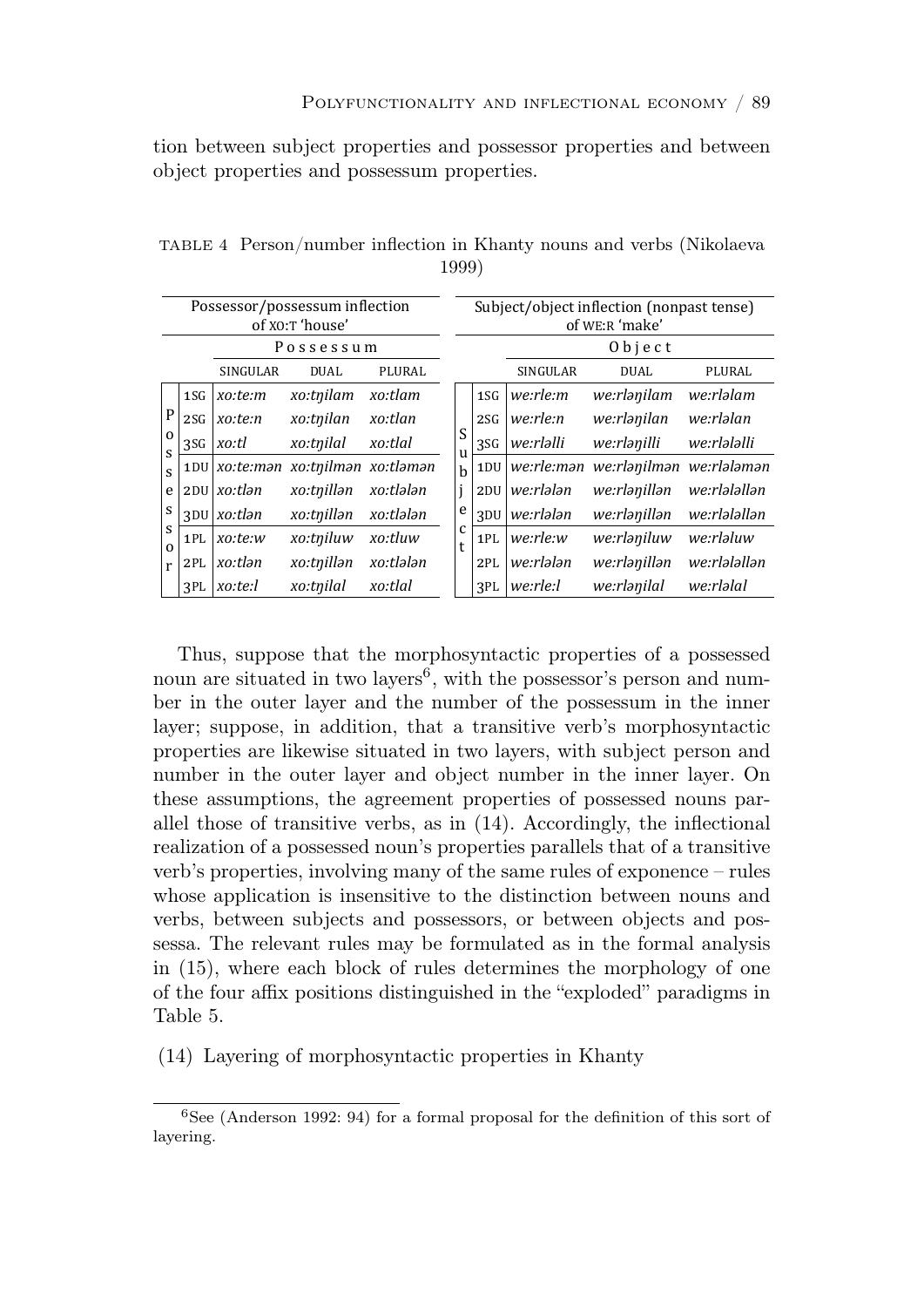| Possessor/possessum inflection<br>of XO:T 'house' |                 |      |            |        |       |      |        | Subject/object inflection (nonpast tense)<br>of WE:R 'make' |         |       |     |                   |                             |  |
|---------------------------------------------------|-----------------|------|------------|--------|-------|------|--------|-------------------------------------------------------------|---------|-------|-----|-------------------|-----------------------------|--|
| POSSESSUM POSSESSOR                               |                 |      | i          | ii     | iii   | iv   |        | $\mathbf{i}$                                                | $\,$ ii | iii   |     | iv SUBJECT OBJECT |                             |  |
| SG                                                | 1SG             | xo:t |            | $-e$ : | -m    |      | we:rl  |                                                             | $-e$ :  | -m    |     | 1SG               | SG                          |  |
|                                                   | 2S <sub>G</sub> | xo:t |            | $-e$ : |       | $-n$ | we:rl  |                                                             | $-e$ :  |       | -n  | 2S <sub>G</sub>   |                             |  |
|                                                   | 3SG             | xo:t |            |        | $-l$  |      | we:rlə |                                                             |         | $-l$  | -li | 3SG               |                             |  |
|                                                   | 1 <sub>DU</sub> | xo:t |            | -е:    | $-ma$ | -n   | we:rl  |                                                             | -е:     | $-ma$ | -n  | 1 <sub>DU</sub>   |                             |  |
|                                                   | 2DU             | xo:t |            |        | -lə   | $-n$ | we:rlə |                                                             |         | $-l∂$ | -n  | 2DU               |                             |  |
|                                                   | 3 <sub>DU</sub> | xo:t |            |        | -lə   | $-n$ | we:rlə |                                                             |         | -lə   | -n  | 3 <sub>DU</sub>   |                             |  |
|                                                   | 1PL             | xo:t |            | -е:    | $-W$  |      | we:rl  |                                                             | -е:     | $-W$  |     | 1PL               |                             |  |
|                                                   | 2PL             | xo:t |            |        | $-l∂$ | $-n$ | we:rlə |                                                             |         | $-l∂$ | -n  | 2PL               |                             |  |
|                                                   | 3PL             | xo:t |            | -е:    | $-l$  |      | we:rl  |                                                             | $-e$ :  | $-l$  |     | 3PL               |                             |  |
| DU                                                | 1SG             | xo:t | $-\eta$ il | $-a$   | $-m$  |      | we:rlə | $-nil$                                                      | $-a$    | $-m$  |     | 1SG               | $D\ensuremath{\mathcal{U}}$ |  |
|                                                   | 2S <sub>G</sub> | xo:t | $-nil$     | $-a$   |       | $-n$ | we:rlə | $-nil$                                                      | $-a$    |       | -n  | 2S <sub>G</sub>   |                             |  |
|                                                   | 3SG             | xo:t | $-\eta$ il | $-a$   | $-l$  |      | we:rlə | $-nil$                                                      |         | -1    | -li | 3SG               |                             |  |
|                                                   | 1 <sub>DU</sub> | xo:t | $-nil$     |        | $-ma$ | $-n$ | we:rlə | $-nil$                                                      |         | $-ma$ | -n  | 1DU               |                             |  |
|                                                   | 2DU             | xo:t | $-nil$     |        | -lə   | $-n$ | we:rlə | $-nil$                                                      |         | -lə   | -n  | 2DU               |                             |  |
|                                                   | 3 <sub>DU</sub> | xo:t | $-\eta$ il |        | -lə   | $-n$ | we:rlə | $-nil$                                                      |         | -lə   | -n  | 3 <sub>DU</sub>   |                             |  |
|                                                   | 1PL             | xo:t | $-\eta$ il |        | $-uw$ |      | we:rlə | -ŋil                                                        |         | $-uw$ |     | 1PL               |                             |  |
|                                                   | 2PL             | xo:t | $-nil$     |        | -lə   | $-n$ | we:rlə | $-nil$                                                      |         | -lə   | -n  | 2PL               |                             |  |
|                                                   | 3PL             | xo:t | -ŋil       | -a     | $-l$  |      | we:rlə | -ŋil                                                        | $-a$    | $-l$  |     | 3PL               |                             |  |
| PL                                                | 1SG             | xo:t | $-l$       | $-a$   | -m    |      | we:rlə | $-l$                                                        | $-a$    | $-m$  |     | 1SG               | PL                          |  |
|                                                   | 2S <sub>G</sub> | xo:t | $-l$       | $-a$   |       | -n   | we:rlə | $-l$                                                        | $-a$    |       | -n  | 2S <sub>G</sub>   |                             |  |
|                                                   | 3SG             | xo:t | $-l$       | $-a$   | -1    |      | we:rlə | -lə                                                         |         | -1    | -li | 3SG               |                             |  |
|                                                   | 1DU             | xo:t | -lə        |        | $-ma$ | $-n$ | we:rlə | -lə                                                         |         | $-ma$ | -n  | 1 <sub>DU</sub>   |                             |  |
|                                                   | 2DU             | xo:t | -lə        |        | -lə   | $-n$ | we:rlə | -lə                                                         |         | -llə  | -n  | 2DU               |                             |  |
|                                                   | 3 <sub>DU</sub> | xo:t | $-l∂$      |        | -lə   | $-n$ | we:rla | -lə                                                         |         | -llə  | -n  | 3 <sub>DU</sub>   |                             |  |
|                                                   | 1PL             | xo:t | $-l$       |        | $-uw$ |      | we:rlə | $-l$                                                        |         | $-uw$ |     | 1PL               |                             |  |
|                                                   | 2PL             | xo:t | -lə        |        | -lə   | -n   | we:rlə | -lə                                                         |         | -llə  | -n  | 2PL               |                             |  |
|                                                   | 3PL             | xo:t | $-l$       | $-a$   | $-l$  |      | we:rla | $-l$                                                        | $-a$    | $-l$  |     | 3PL               |                             |  |

TABLE 5 Person/number inflection in Khanty nouns and verbs (exploded view) view)

|  | "outer" properties                                     | "inner" properties |             |  |
|--|--------------------------------------------------------|--------------------|-------------|--|
|  | Nouns: { possessor person number { possessum number }} |                    |             |  |
|  |                                                        |                    | $number$ }} |  |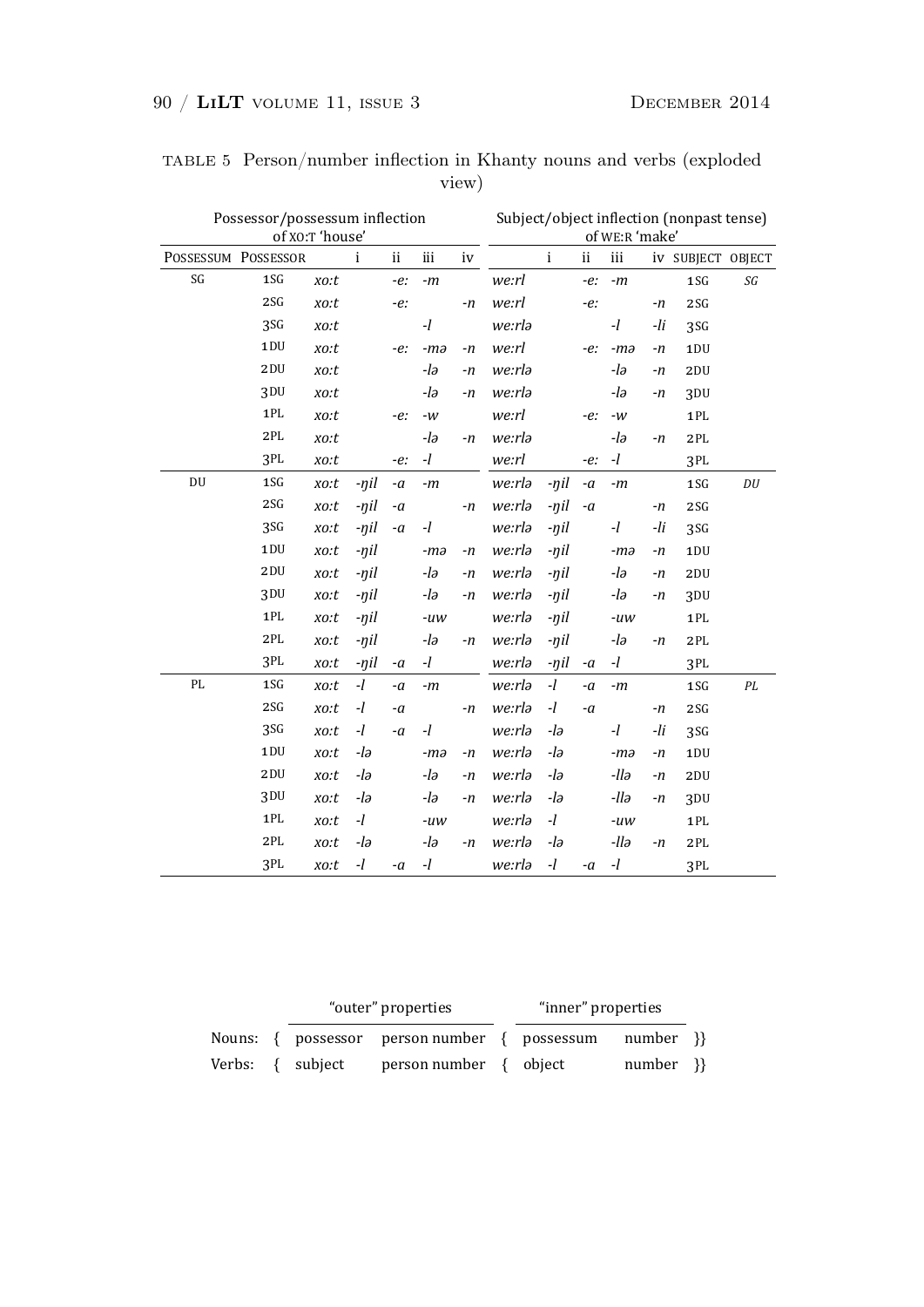# (15) Formal analysis of Khanty person/number inflections<sup>7</sup>

- a. Paradigm function  $PF(\langle X, \sigma: \{2 \mid \text{dual} \vee p\}]\rangle \Rightarrow \sigma/\{3 \text{ dual}\};$ otherwise,  $PF(\langle X, \sigma \rangle) = [iv : [iii : [i : \langle X, \sigma \rangle]]]]$
- b. Rules of exponence

| Block i<br>X, [ ], $\{\{\text{dual}\}\}\rightarrow X\eta$ il<br>$X, [l, \{\{pl\}\} \rightarrow Xlo$                                                                                                 | <b>Block</b> iii<br>$X, [$ , $\{1\} \rightarrow Xm$<br>$X, [$ , $\{1\}$ $\rightarrow$ Xuw<br>$X, [1, {3} \rightarrow X]$<br>X, Verb, $\{3 \text{ dual } \{pl\}\}\rightarrow$ XII |
|-----------------------------------------------------------------------------------------------------------------------------------------------------------------------------------------------------|----------------------------------------------------------------------------------------------------------------------------------------------------------------------------------|
| <b>Block</b> ii<br>X, [ ], {[[1 ∨ [2 sg]] ∨ [3 pl]] {sg}} $\rightarrow$ Xe:<br>X, [], {[sg $\vee$ [3 pl]] {[dual $\vee$ pl]}} $\rightarrow$ X <i>a</i><br>X, Verb, $\{3 \text{ sg}\} \rightarrow X$ | <b>Block iv</b><br>X, [ ], $\{ [ 2 \vee \text{dual}] \} \rightarrow Xn$<br>X, Verb, $\{3 \text{ sg}\} \rightarrow \text{X}li$                                                    |

According to this analysis, the realization of a Khanty noun form's possessor and possessum properties is generally accomplished by the  $\frac{1}{1}$  f  $\frac{1}{1}$  i  $\frac{1}{1}$  f  $\frac{1}{1}$  f  $\frac{1}{1}$ same rules of exponence as the realization of a verb form's subject and ǡǡǢ object properties, as for example in Table 6. When a rule of this sort realizes an "outer" property p or an "inner" property q in the inflection of a noun, the implication is that p is a possessor property and q, a  $\frac{1}{2}$  and  $\frac{1}{2}$  possessum property; when this same rule realizes p or q in the inflection of a verb, the implication is that p is a subject property and q, an object property. For this reason, each of the unspecific rules of exponence in (15b) is polyfunctional.

# 5 Conclusions

 system, reducing the number of exponents required to express the system's morphosyntactic contrasts. Like many morphological phenomena, "Osstisus] wslutny stisuslitus suis inflectional polyfunctionality arises in a variety of ways. In theoretical terms, these include ȋȌ ǡ͟͠՜͟*ݻ*͠ In each of the foregoing examples, the same rule of exponence is used to express more than one kind of content. Sometimes this leads to ambiguity; but it invariably leads to a kind of economy in the inflectional

<sup>7</sup>This analysis assumes the Identity Function Default (i) as well as sandhi principles  $(ii)-(iv)$ :

<sup>(</sup>i) X,  $[|, \{\} \rightarrow X \text{ (cf. Stump 2001: 53, 143)}$ 

 $(ii)$   $\theta$  elides prevocalically

<sup>(</sup>iii) postvocalically,  $uw \rightarrow w$ 

<sup>(</sup>iv) word finally,  $C1C2 \rightarrow C10C2$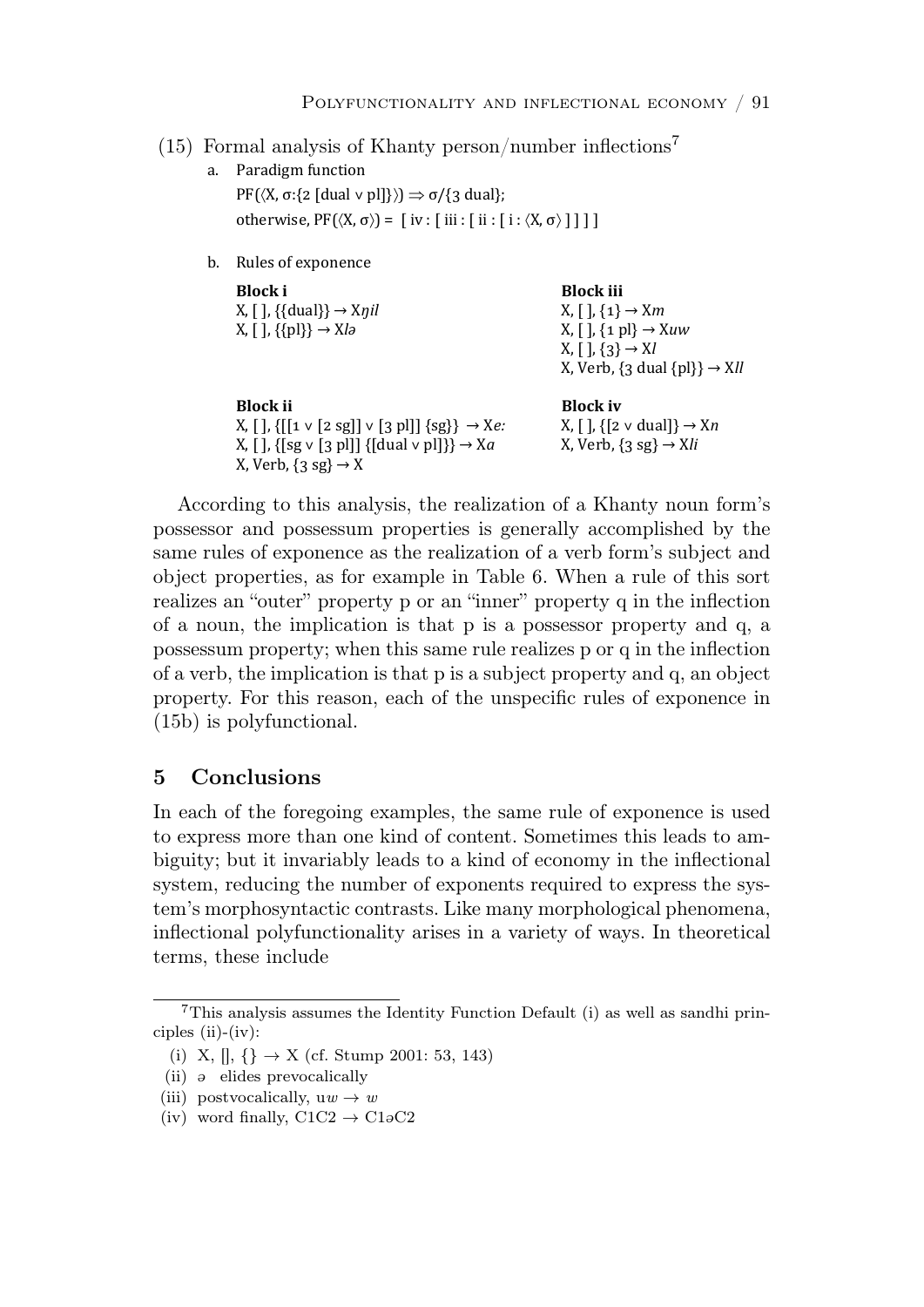|     |                                                                                                                              | <b>paradigm:</b> XO:T 'house'<br><b>cell:</b> 'the two houses of us two' <b>cell:</b> 'we two make those two' | <b>paradigm:</b> WE:R 'make'                                                                                        |
|-----|------------------------------------------------------------------------------------------------------------------------------|---------------------------------------------------------------------------------------------------------------|---------------------------------------------------------------------------------------------------------------------|
|     | Block Rule                                                                                                                   |                                                                                                               | $\langle xo:t, \sigma:$ {psr 1 dual {psm dual}} $\rangle$ $\langle we:rlo, \tau:$ {sbj 1 dual {obj dual}} $\rangle$ |
|     | X, [ ], {{ dual }} $\rightarrow$ Xnil $\langle xo:tnil, \sigma \rangle$                                                      |                                                                                                               | $\langle we\hspace{0.025cm}r$ lənil, $\tau\rangle$                                                                  |
| ii  | <b>IFD</b>                                                                                                                   | n. c.                                                                                                         | n. c.                                                                                                               |
| iii | $X, [\ ], \{ 1 \} \rightarrow Xm$                                                                                            | $\langle$ xo:t $\eta$ ilm, $\sigma \rangle$                                                                   | $\langle we:rlanilm,\tau\rangle$                                                                                    |
| iv  | X, $\lceil \cdot \rceil$ , $\lceil 2 \vee \text{dual} \rceil$ $\rightarrow$ Xn $\langle \text{xo:trilinear}, \sigma \rangle$ |                                                                                                               | $\langle we\!\!:\!\!rlanilman,\tau\rangle$                                                                          |

TABLE 6 Recurring exponents in Khanty nominal and verbal inflection

- exponents.)  $\alpha$  ponents.) . simple homophony (Two rules of exponence introduce homophonous
- exponents.)<br>
 rule invitation (Rules of referral cause the same rule of exponence to enply in different positions in the respection of to apply in different positions in the realization of distinct but • **simple homogeneous**  $\mathbf{r} = \mathbf{r} \cdot \mathbf{r} \cdot \mathbf{r} \cdot \mathbf{r} \cdot \mathbf{r} \cdot \mathbf{r} \cdot \mathbf{r} \cdot \mathbf{r} \cdot \mathbf{r} \cdot \mathbf{r} \cdot \mathbf{r} \cdot \mathbf{r} \cdot \mathbf{r} \cdot \mathbf{r} \cdot \mathbf{r} \cdot \mathbf{r} \cdot \mathbf{r} \cdot \mathbf{r} \cdot \mathbf{r} \cdot \mathbf{r} \cdot \mathbf{r} \cdot \mathbf{r} \cdot \mathbf{r} \cdot \mathbf{r} \$ conditioned by the same set of properties in both positions, the Ǣ properties conditioning its invitation to one position differ from those for the other position In this way the rule of expone those for the other position. In this way, the rule of exponence is polyfunctional.) related property sets; although the application of the rule itself is
	- polyfunctional.)<br>
	 **referral** (A rule of referral causes the realization of one cell to ǡ follow that of another cell. The rules of exponence involved in this realization are therefore polyfunctional, expressing one sort of content directly and another sort indirectly, by referral.)
	- **realization** of  $\frac{1}{2}$  **realization**  $\frac{1}{2}$  **realization**  $\frac{1}{2}$  **realization**  $\frac{1}{2}$  **realization**  $\frac{1}{2}$ of content directly and another sort indirectly, by referral.)<br>
	• disjunctive exponence (A rule of exponence realizes a constraint satisfied by more than one set of properties; the rule is therefore  $rel<sub>1</sub>$ polyfunctional.)
- polyfunctional.)<br>
 realization of a morphomic property (Distinct morphosyntactic men entities are accepted with the same mamberies men enty. properties are associated with the same morphomic property, so that the rule of exponence realizing this morphomic property is polyfunctional.)
- $\epsilon$  cross-categorial recurrence  $(A \text{ rule of}')$  cross-categorial requirements of  $\epsilon$ cross categories rediremed (if the or exponence redikes a set morphosyntactic properties that are associated with more than one category of lexemes; although the rule itself applies indiscriminately with recover to this extensive difference its emplication inately with respect to this category difference, its application ǣ entails a different set of coincident properties in each category. In this way, the rule of exponence is polyfunctional.)  $\frac{1}{1}$  ,  $\frac{1}{1}$  ,  $\frac{1}{1}$  ,  $\frac{1}{1}$  ,  $\frac{1}{1}$  ,  $\frac{1}{1}$  ,  $\frac{1}{1}$  ,  $\frac{1}{1}$  ,  $\frac{1}{1}$  ,  $\frac{1}{1}$  ,  $\frac{1}{1}$  ,  $\frac{1}{1}$  ,  $\frac{1}{1}$  ,  $\frac{1}{1}$  ,  $\frac{1}{1}$  ,  $\frac{1}{1}$  ,  $\frac{1}{1}$  ,  $\frac{1}{1}$  ,  $\frac{1$ polyfunctional.)<br>
cross-categorial recurrence (A rule of exponence realizes a set of

Besides reducing the number of distinct exponents involved in the realization of a language's inflected forms, polyfunctionality in some cases heightens the predictability of unencountered forms as well as the frequency (and perhaps, therefore, the memorability or processing ease) of